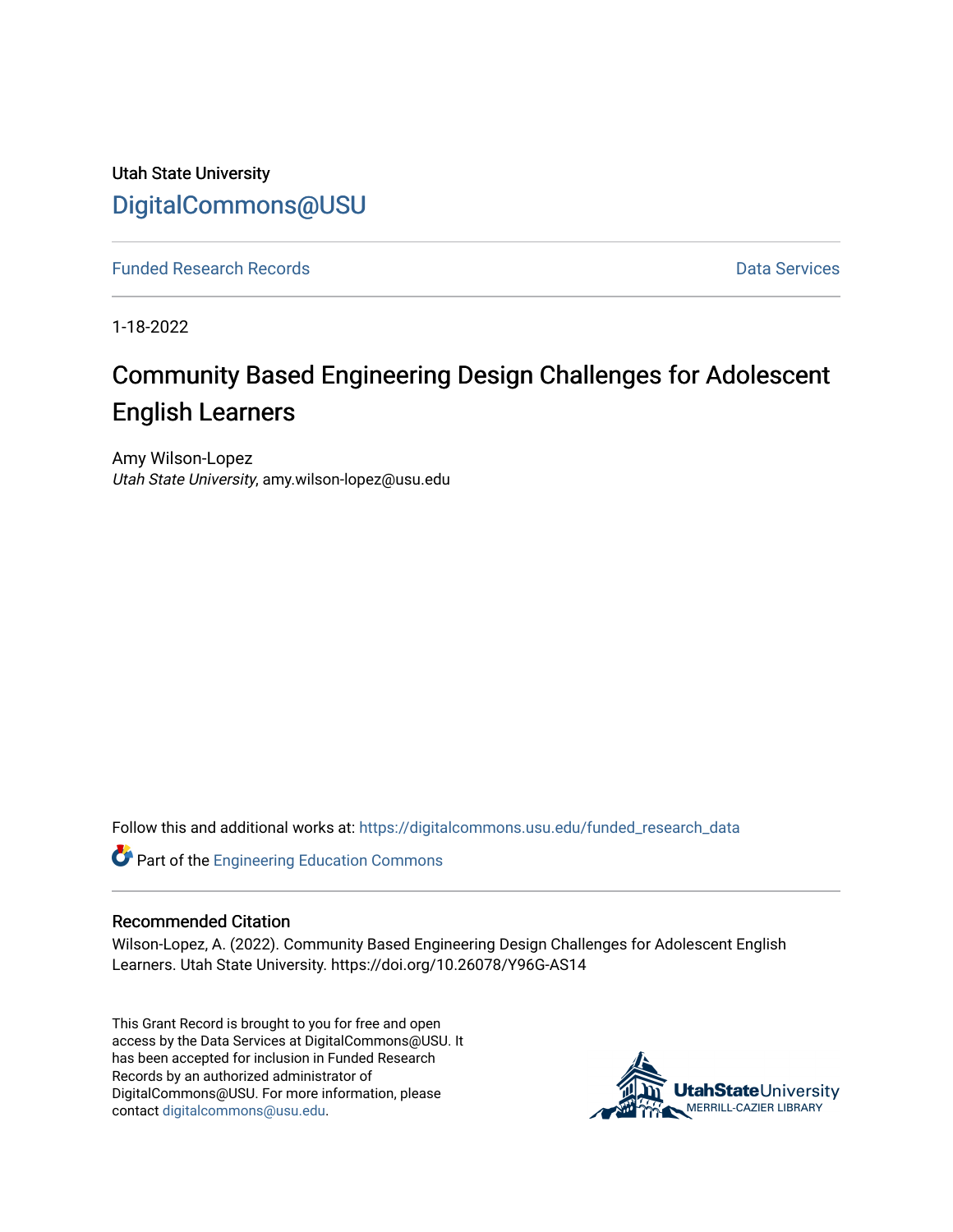See discussions, stats, and author profiles for this publication at: [https://www.researchgate.net/publication/340952872](https://www.researchgate.net/publication/340952872_Community_Based_Engineering_Design_Challenges_for_Adolescent_English_Learners?enrichId=rgreq-314124d61299fb5c520685f9f7e53cda-XXX&enrichSource=Y292ZXJQYWdlOzM0MDk1Mjg3MjtBUzo4ODUwMjAwNjM0NDQ5OTVAMTU4ODAxNjYzNDM4OQ%3D%3D&el=1_x_2&_esc=publicationCoverPdf)

# [Community Based Engineering Design Challenges for Adolescent English](https://www.researchgate.net/publication/340952872_Community_Based_Engineering_Design_Challenges_for_Adolescent_English_Learners?enrichId=rgreq-314124d61299fb5c520685f9f7e53cda-XXX&enrichSource=Y292ZXJQYWdlOzM0MDk1Mjg3MjtBUzo4ODUwMjAwNjM0NDQ5OTVAMTU4ODAxNjYzNDM4OQ%3D%3D&el=1_x_3&_esc=publicationCoverPdf) Learners

READS 46

#### **Research Proposal** · January 2012

DOI: 10.13140/RG.2.2.14200.80641

| <b>CITATIONS</b> |                                                  |
|------------------|--------------------------------------------------|
| 2                |                                                  |
|                  |                                                  |
| 1 author:        |                                                  |
|                  | Amy Wilson-Lopez<br><b>Utah State University</b> |

**46** PUBLICATIONS **368** CITATIONS [SEE PROFILE](https://www.researchgate.net/profile/Amy-Wilson-Lopez?enrichId=rgreq-314124d61299fb5c520685f9f7e53cda-XXX&enrichSource=Y292ZXJQYWdlOzM0MDk1Mjg3MjtBUzo4ODUwMjAwNjM0NDQ5OTVAMTU4ODAxNjYzNDM4OQ%3D%3D&el=1_x_7&_esc=publicationCoverPdf)

Project

**Some of the authors of this publication are also working on these related projects:**

Funds of Knowledge and Literacies in Engineering: Community-Based Engineering Design Challenges for Adolescent English Learners [View project](https://www.researchgate.net/project/Funds-of-Knowledge-and-Literacies-in-Engineering-Community-Based-Engineering-Design-Challenges-for-Adolescent-English-Learners?enrichId=rgreq-314124d61299fb5c520685f9f7e53cda-XXX&enrichSource=Y292ZXJQYWdlOzM0MDk1Mjg3MjtBUzo4ODUwMjAwNjM0NDQ5OTVAMTU4ODAxNjYzNDM4OQ%3D%3D&el=1_x_9&_esc=publicationCoverPdf)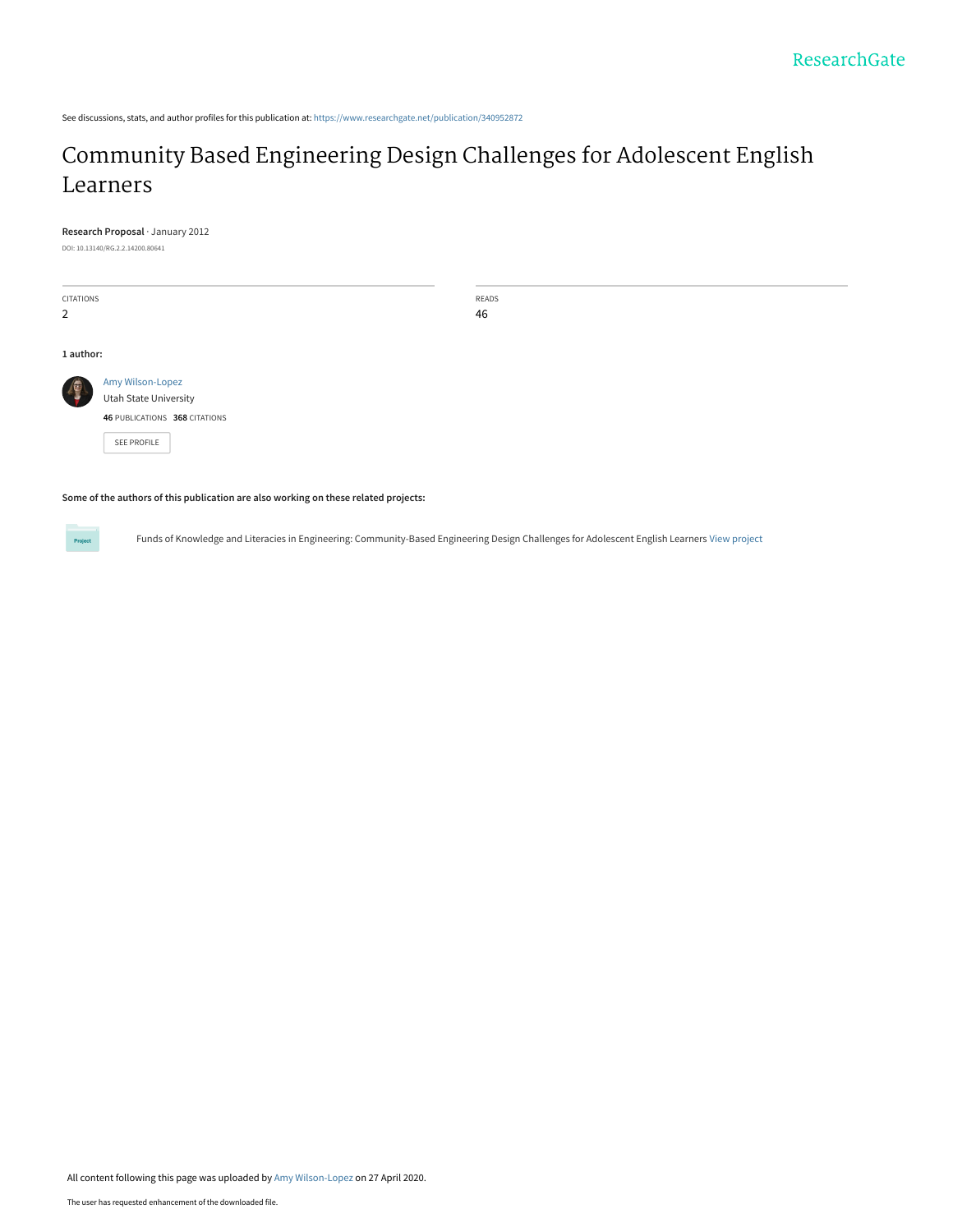# **COVER SHEET FOR PROPOSAL TO THE NATIONAL SCIENCE FOUNDATION**

| PROGRAM ANNOUNCEMENT/SOLICITATION NO./CLOSING DATE/if not in response to a program announcement/solicitation enter NSF 11-1 |                                                                                                                     |                    |                                                        |              |                                                    |                            |                                                                                                                              | FOR NSF USE ONLY                                                                                                 |
|-----------------------------------------------------------------------------------------------------------------------------|---------------------------------------------------------------------------------------------------------------------|--------------------|--------------------------------------------------------|--------------|----------------------------------------------------|----------------------------|------------------------------------------------------------------------------------------------------------------------------|------------------------------------------------------------------------------------------------------------------|
| <b>NSF 11-588</b><br>01/10/12                                                                                               |                                                                                                                     |                    |                                                        |              |                                                    | <b>NSF PROPOSAL NUMBER</b> |                                                                                                                              |                                                                                                                  |
|                                                                                                                             | FOR CONSIDERATION BY NSF ORGANIZATION UNIT(S) (Indicate the most specific unit known, i.e. program, division, etc.) |                    |                                                        |              |                                                    |                            |                                                                                                                              |                                                                                                                  |
| <b>DRL - DISCOVERY RESEARCH K-12</b>                                                                                        |                                                                                                                     |                    |                                                        |              |                                                    |                            |                                                                                                                              | 1222566                                                                                                          |
| DATE RECEIVED                                                                                                               | <b>DIVISION ASSIGNED</b><br><b>FUND CODE</b><br><b>NUMBER OF COPIES</b><br>DUNS# (Data Universal Numbering System)  |                    |                                                        |              |                                                    |                            | <b>FILE LOCATION</b>                                                                                                         |                                                                                                                  |
| 01/10/2012                                                                                                                  | $\boldsymbol{2}$                                                                                                    |                    | 11090000 DRL                                           |              | 7645                                               | 072983455                  |                                                                                                                              | 01/10/2012 7:59pm                                                                                                |
| EMPLOYER IDENTIFICATION NUMBER (EIN) OR<br>TAXPAYER IDENTIFICATION NUMBER (TIN)                                             |                                                                                                                     |                    | SHOW PREVIOUS AWARD NO. IF THIS IS<br>$\Box$ A RENEWAL |              |                                                    |                            |                                                                                                                              | IS THIS PROPOSAL BEING SUBMITTED TO ANOTHER FEDERAL<br>AGENCY? YES $\Box$ NO $\boxtimes$ IF YES, LIST ACRONYM(S) |
|                                                                                                                             |                                                                                                                     |                    | AN ACCOMPLISHMENT-BASED RENEWAL                        |              |                                                    |                            |                                                                                                                              |                                                                                                                  |
| XXXXXXXX<br>NAME OF ORGANIZATION TO WHICH AWARD SHOULD BE MADE                                                              |                                                                                                                     |                    |                                                        |              |                                                    |                            | ADDRESS OF AWARDEE ORGANIZATION, INCLUDING 9 DIGIT ZIP CODE                                                                  |                                                                                                                  |
| <b>Utah State University</b>                                                                                                |                                                                                                                     |                    |                                                        |              | <b>Utah State University</b>                       |                            |                                                                                                                              |                                                                                                                  |
| AWARDEE ORGANIZATION CODE (IF KNOWN)                                                                                        |                                                                                                                     |                    |                                                        |              | <b>Sponsored Programs Office</b>                   |                            |                                                                                                                              |                                                                                                                  |
| 0036772000                                                                                                                  |                                                                                                                     |                    |                                                        |              | Logan, UT. 843221415                               |                            |                                                                                                                              |                                                                                                                  |
| NAME OF PRIMARY PLACE OF PERF                                                                                               |                                                                                                                     |                    |                                                        |              |                                                    |                            | ADDRESS OF PRIMARY PLACE OF PERF, INCLUDING 9 DIGIT ZIP CODE                                                                 |                                                                                                                  |
| <b>Utah State University</b>                                                                                                |                                                                                                                     |                    |                                                        |              | <b>Utah State University</b><br>2805 Old Main Hill |                            |                                                                                                                              |                                                                                                                  |
|                                                                                                                             |                                                                                                                     |                    |                                                        |              | Logan, UT, 843222805, US.                          |                            |                                                                                                                              |                                                                                                                  |
|                                                                                                                             |                                                                                                                     |                    |                                                        |              |                                                    |                            |                                                                                                                              |                                                                                                                  |
| IS AWARDEE ORGANIZATION (Check All That Apply)<br>(See GPG II.C For Definitions)                                            |                                                                                                                     |                    | SMALL BUSINESS                                         |              | MINORITY BUSINESS                                  |                            | □ FOR-PROFIT ORGANIZATION □ WOMAN-OWNED BUSINESS THEN CHECK HERE                                                             | $\Box$ IF THIS IS A PRELIMINARY PROPOSAL                                                                         |
| TITLE OF PROPOSED PROJECT Community-Based Engineering Design Challenges for Adolescent English Learners                     |                                                                                                                     |                    |                                                        |              |                                                    |                            |                                                                                                                              |                                                                                                                  |
|                                                                                                                             |                                                                                                                     |                    |                                                        |              |                                                    |                            |                                                                                                                              |                                                                                                                  |
| REQUESTED AMOUNT                                                                                                            |                                                                                                                     |                    | PROPOSED DURATION (1-60 MONTHS)                        |              | REQUESTED STARTING DATE                            |                            |                                                                                                                              | SHOW RELATED PRELIMINARY PROPOSAL NO.                                                                            |
| 449,711<br>\$                                                                                                               |                                                                                                                     |                    | 36 months                                              |              | 08/15/12                                           |                            | IF APPLICABLE                                                                                                                |                                                                                                                  |
| CHECK APPROPRIATE BOX(ES) IF THIS PROPOSAL INCLUDES ANY OF THE ITEMS LISTED BELOW                                           |                                                                                                                     |                    |                                                        |              |                                                    |                            |                                                                                                                              |                                                                                                                  |
| ⊠ BEGINNING INVESTIGATOR (GPG I.G.2)<br>$\Box$ DISCLOSURE OF LOBBYING ACTIVITIES (GPG II.C.1.e)                             |                                                                                                                     |                    |                                                        |              |                                                    |                            | ⊠ HUMAN SUBJECTS (GPG II.D.7) Human Subjects Assurance Number _<br>Exemption Subsection ___________ or IRB App. Date Pending |                                                                                                                  |
| PROPRIETARY & PRIVILEGED INFORMATION (GPG I.D, II.C.1.d)                                                                    |                                                                                                                     |                    |                                                        |              |                                                    |                            |                                                                                                                              | □ INTERNATIONAL COOPERATIVE ACTIVITIES: COUNTRY/COUNTRIES INVOLVED                                               |
| $\Box$ HISTORIC PLACES (GPG II.C.2.)                                                                                        |                                                                                                                     |                    |                                                        |              | (GPG II.C.2)                                       |                            |                                                                                                                              |                                                                                                                  |
| $\Box$ EAGER* (GPG II.D.2)<br>VERTEBRATE ANIMALS (GPG II.D.6) IACUC App. Date _________________________________             | $\Box$ RAPID** (GPG II.D.1)                                                                                         |                    |                                                        |              |                                                    |                            | $\Box$ HIGH RESOLUTION GRAPHICS/OTHER GRAPHICS WHERE EXACT COLOR                                                             |                                                                                                                  |
| PHS Animal Welfare Assurance Number _                                                                                       |                                                                                                                     |                    |                                                        |              |                                                    |                            |                                                                                                                              | REPRESENTATION IS REQUIRED FOR PROPER INTERPRETATION (GPG I.G.1)                                                 |
| PI/PD DEPARTMENT                                                                                                            |                                                                                                                     |                    | PI/PD POSTAL ADDRESS                                   |              |                                                    |                            |                                                                                                                              |                                                                                                                  |
| School of Teacher Education and Leadersh Sponsored Programs Office                                                          |                                                                                                                     |                    | 1415 Old Main Hill ~ Room 64                           |              |                                                    |                            |                                                                                                                              |                                                                                                                  |
| PI/PD FAX NUMBER                                                                                                            |                                                                                                                     |                    | Logan, UT 84322                                        |              |                                                    |                            |                                                                                                                              |                                                                                                                  |
| NAMES (TYPED)                                                                                                               |                                                                                                                     | <b>High Degree</b> | <b>United States</b>                                   | Yr of Degree | Telephone Number                                   |                            |                                                                                                                              | <b>Electronic Mail Address</b>                                                                                   |
| PI/PD NAME                                                                                                                  |                                                                                                                     |                    |                                                        |              |                                                    |                            |                                                                                                                              |                                                                                                                  |
| Amy A Wilson                                                                                                                |                                                                                                                     | <b>PhD</b>         | 2010                                                   |              | 435-797-1226                                       |                            | amyalexandra.wilson@usu.edu                                                                                                  |                                                                                                                  |
| CO-PI/PD                                                                                                                    |                                                                                                                     |                    |                                                        |              |                                                    |                            |                                                                                                                              |                                                                                                                  |
| <b>Christine Hailey</b>                                                                                                     |                                                                                                                     | <b>PhD</b>         | 1985                                                   |              | 435-797-3332                                       |                            | chris.hailey@usu.edu                                                                                                         |                                                                                                                  |
| CO-PI/PD                                                                                                                    |                                                                                                                     |                    |                                                        |              |                                                    |                            |                                                                                                                              |                                                                                                                  |
| <b>Daniel L Householder</b><br>EdD<br>1963<br>435-797-9195<br>dan.householder@usu.edu                                       |                                                                                                                     |                    |                                                        |              |                                                    |                            |                                                                                                                              |                                                                                                                  |
|                                                                                                                             | CO-PI/PD                                                                                                            |                    |                                                        |              |                                                    |                            |                                                                                                                              |                                                                                                                  |
| CO-PI/PD                                                                                                                    |                                                                                                                     |                    |                                                        |              |                                                    |                            |                                                                                                                              |                                                                                                                  |
|                                                                                                                             |                                                                                                                     |                    |                                                        |              |                                                    |                            |                                                                                                                              |                                                                                                                  |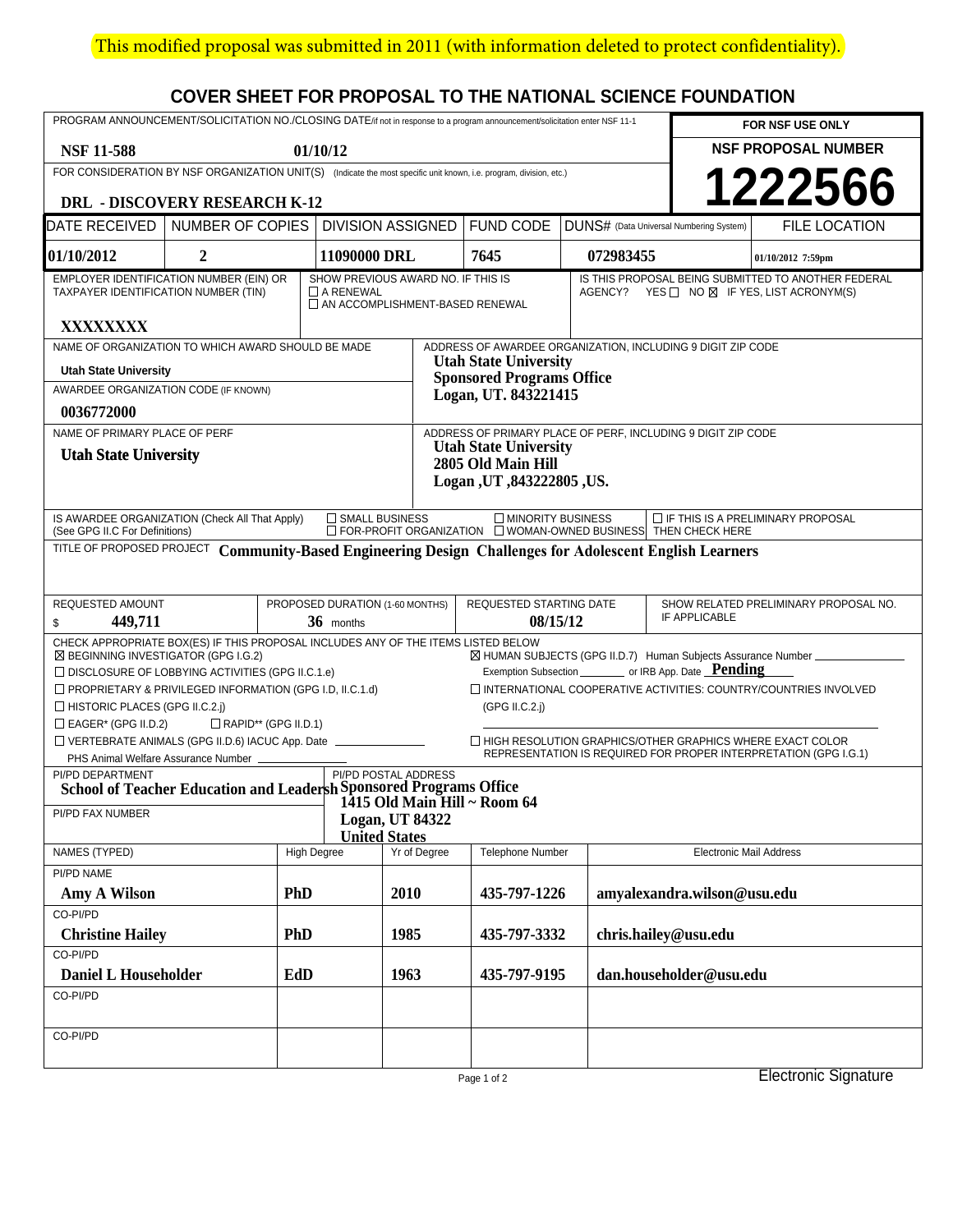## **CERTIFICATION PAGE**

#### **Certification for Authorized Organizational Representative or Individual Applicant:**

By signing and submitting this proposal, the Authorized Organizational Representative or Individual Applicant is: (1) certifying that statements made herein are true and complete to the best of his/her knowledge; and (2) agreeing to accept the obligation to comply with NSF award terms and conditions if an award is made as a result of this application. Further, the applicant is hereby providing certifications regarding debarment and suspension, drug-free workplace, lobbying activities (see below), responsible conduct of research, nondiscrimination, and flood hazard insurance (when applicable) as set forth in the NSF Proposal & Award Policies & Procedures Guide, Part I: the Grant Proposal Guide (GPG) (NSF 11-1). Willful provision of false information in this application and its supporting documents or in reports required under an ensuing award is a criminal offense (U. S. Code, Title 18, Section 1001).

#### **Conflict of Interest Certification**

In addition, if the applicant institution employs more than fifty persons, by electronically signing the NSF Proposal Cover Sheet, the Authorized Organizational Representative of the applicant institution is certifying that the institution has implemented a written and enforced conflict of interest policy that is consistent with the provisions of the NSF Proposal & Award Policies & Procedures Guide, Part II, Award & Administration Guide (AAG) Chapter IV.A; that to the best of his/her knowledge, all financial disclosures required by that conflict of interest policy have been made; and that all identified conflicts of interest will have been satisfactorily managed, reduced or eliminated prior to the institution's expenditure of any funds under the award, in accordance with the institution's conflict of interest policy. Conflicts which cannot be satisfactorily managed, reduced or eliminated must be disclosed to NSF.

#### **Drug Free Work Place Certification**

By electronically signing the NSF Proposal Cover Sheet, the Authorized Organizational Representative or Individual Applicant is providing the Drug Free Work Place Certification contained in Exhibit II-3 of the Grant Proposal Guide.

#### **Debarment and Suspension Certification** (If answer "yes", please provide explanation.)

| Is the organization or its principals presently debarred, suspended, proposed for debarment, declared ineligible, or voluntarily excluded |              |             |
|-------------------------------------------------------------------------------------------------------------------------------------------|--------------|-------------|
| from covered transactions by any Federal department or agency?                                                                            | Yes $\Gamma$ | No <b>X</b> |
|                                                                                                                                           |              |             |

By electronically signing the NSF Proposal Cover Sheet, the Authorized Organizational Representative or Individual Applicant is providing the Debarment and Suspension Certification contained in Exhibit II-4 of the Grant Proposal Guide.

#### **Certification Regarding Lobbying**

The following certification is required for an award of a Federal contract, grant, or cooperative agreement exceeding \$100,000 and for an award of a Federal loan or a commitment providing for the United States to insure or guarantee a loan exceeding \$150,000.

#### **Certification for Contracts, Grants, Loans and Cooperative Agreements**

The undersigned certifies, to the best of his or her knowledge and belief, that:

(1) No federal appropriated funds have been paid or will be paid, by or on behalf of the undersigned, to any person for influencing or attempting to influence an officer or employee of any agency, a Member of Congress, an officer or employee of Congress, or an employee of a Member of Congress in connection with the awarding of any federal contract, the making of any Federal grant, the making of any Federal loan, the entering into of any cooperative agreement, and the extension, continuation, renewal, amendment, or modification of any Federal contract, grant, loan, or cooperative agreement.

(2) If any funds other than Federal appropriated funds have been paid or will be paid to any person for influencing or attempting to influence an officer or employee of any agency, a Member of Congress, an officer or employee of Congress, or an employee of a Member of Congress in connection with this Federal contract, grant, loan, or cooperative agreement, the undersigned shall complete and submit Standard Form-LLL, ''Disclosure of Lobbying Activities,'' in accordance with its instructions.

(3) The undersigned shall require that the language of this certification be included in the award documents for all subawards at all tiers including subcontracts, subgrants, and contracts under grants, loans, and cooperative agreements and that all subrecipients shall certify and disclose accordingly.

This certification is a material representation of fact upon which reliance was placed when this transaction was made or entered into. Submission of this certification is a prerequisite for making or entering into this transaction imposed by section 1352, Title 31, U.S. Code. Any person who fails to file the required certification shall be subject to a civil penalty of not less than \$10,000 and not more than \$100,000 for each such failure.

#### **Certification Regarding Nondiscrimination**

By electronically signing the NSF Proposal Cover Sheet, the Authorized Organizational Representative is providing the Certification Regarding Nondiscrimination contained in Exhibit II-6 of the Grant Proposal Guide.

#### **Certification Regarding Flood Hazard Insurance**

Two sections of the National Flood Insurance Act of 1968 (42 USC §4012a and §4106) bar Federal agencies from giving financial assistance for acquisition or

- construction purposes in any area identified by the Federal Emergency Management Agency (FEMA) as having special flood hazards unless the:
- (1) community in which that area is located participates in the national flood insurance program; and

(2) building (and any related equipment) is covered by adequate flood insurance.

| By electronically signing the NSF Proposal Cover Sheet, the Authorized Organizational Representative or Individual Applicant located in FEMA-designated special flood hazard areas is |  |
|---------------------------------------------------------------------------------------------------------------------------------------------------------------------------------------|--|
| certifying that adequate flood insurance has been or will be obtained in the following situations:                                                                                    |  |

- (1) for NSF grants for the construction of a building or facility, regardless of the dollar amount of the grant; and
- (2) for other NSF Grants when more than \$25,000 has been budgeted in the proposal for repair, alteration or improvement (construction) of a building or facility.

## **Certification Regarding Responsible Conduct of Research (RCR)**

| (This certification is not applicable to proposals for conferences, symposia, and workshops.) |  |
|-----------------------------------------------------------------------------------------------|--|
|-----------------------------------------------------------------------------------------------|--|

By electronically signing the NSF Proposal Cover Sheet, the Authorized Organizational Representative of the applicant institution is certifying that, in accordance with the NSF Proposal & Award Policies & Procedures Guide, Part II, Award & Administration Guide (AAG) Chapter IV.B., the institution has a plan in place to provide appropriate training and oversight in the responsible and ethical conduct of research to undergraduates, graduate students and postdoctoral researchers who will be supported by NSF to conduct research. The undersigned shall require that the language of this certification be included in any award documents for all subawards at all tiers.

| AUTHORIZED ORGANIZATIONAL REPRESENTATIVE                                                                 | <b>SIGNATURE</b>            |  | <b>DATE</b>        |                   |
|----------------------------------------------------------------------------------------------------------|-----------------------------|--|--------------------|-------------------|
| <b>NAME</b>                                                                                              |                             |  |                    |                   |
| <b>Shegay</b><br><b>Cook</b>                                                                             | <b>Electronic Signature</b> |  | Jan 10 2012 1:25PM |                   |
| <b>TELEPHONE NUMBER</b>                                                                                  | ELECTRONIC MAIL ADDRESS     |  |                    | <b>FAX NUMBER</b> |
| 435-797-0943                                                                                             | shegay.cook@usu.edu         |  |                    | 435-797-3543      |
| * EAGER - EArly-concept Grants for Exploratory Research<br>** RAPID - Grants for Rapid Response Research |                             |  |                    |                   |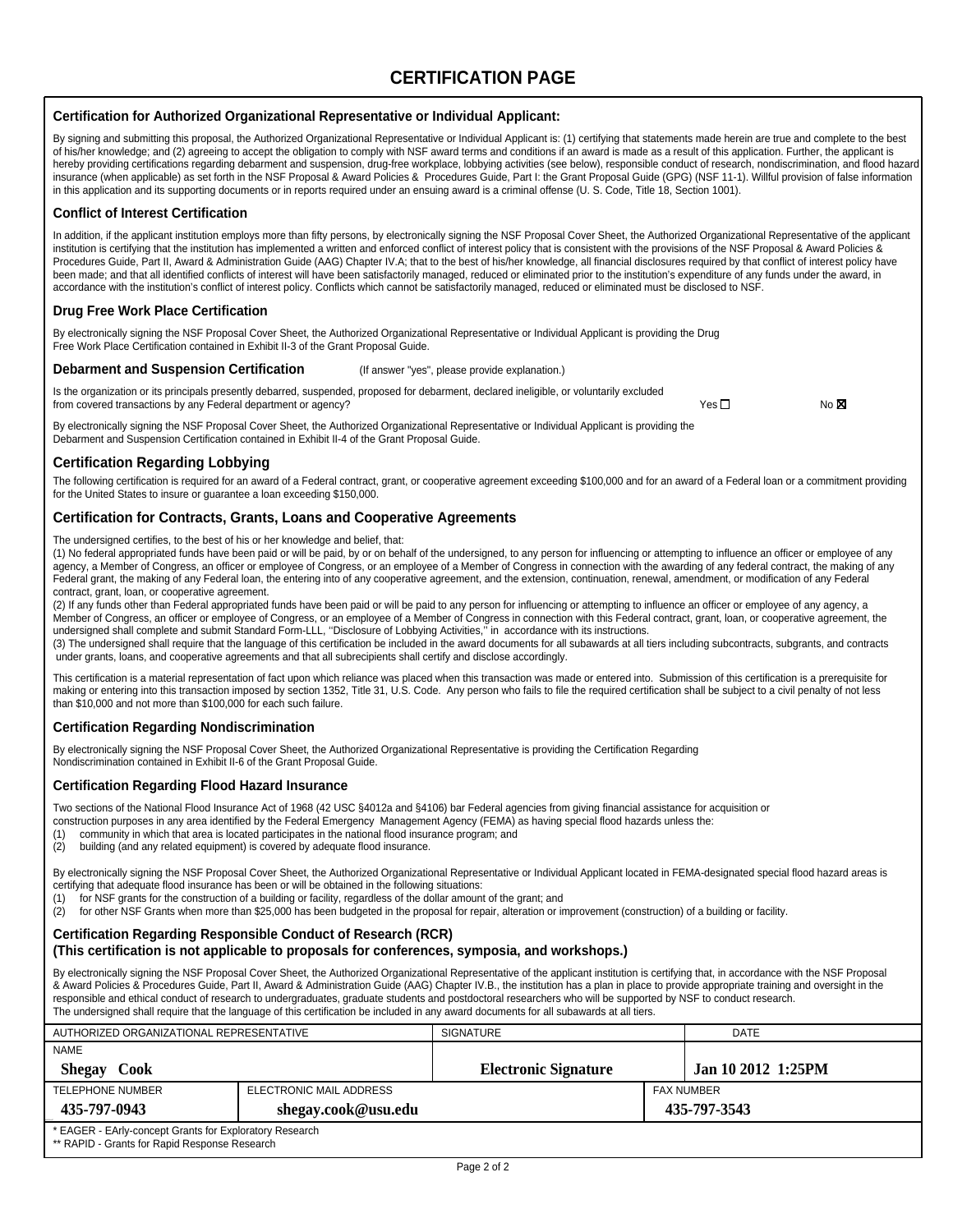## **Community-Based Engineering Design Challenges for Adolescent English Learners**

**Project Summary:** This exploratory DRK-12 proposal targets the Explore, Hypothesize, and Clarify component of the National Science Foundation's cycle of research and development. This proposal is designed to generate a body of knowledge that will encourage more Latina/o adolescents to enter the field of engineering. Specifically, the purpose of this ethnographic research is to describe the social/cultural and linguistic resources from which Latina/o English learners draw as they complete a community-based engineering design challenge. This knowledge will provide the foundation for the later development of culturally and linguistically responsive engineering curricula in high schools. This proposal thus relates to the fifth goal of the DRK-12 Program's Learning Strand because it moves toward "substantive STEM learning activities that effectively engage and serve the diversity of learners found in contemporary US classrooms." Toward this end, this ethnographic study draws from data collected as the adolescents enact engineering design processes, including *identifying a need* in their communities through interviews with community leaders; *gathering information* from oral, digital, and printed sources in both English and Spanish; and *seeking feedback* on their proposed models from community stakeholders. Data sources will include a variety of interviews; products generated by the participants; retrospective and concurrent protocols of the participants' thinking as they read and design engineering texts; and field notes and audio or video-recordings of their interactions with each other and with community members. A constant comparative analysis of these sources will indicate the linguistic practices and the social resources used to complete the design challenge. By identifying how Latina/o adolescents' everyday linguistic practices and social resources can be connected to formal engineering processes, this study will produce a body of knowledge necessary for creating culturally responsive engineering curricula.

**Intellectual Merit:** Heretofore, the National Science Foundation has done much to advance culturally and linguistically responsive instruction in secondary schools through projects that sought to connect formal STEM learning to adolescents' out-of-school linguistic practices, social and cultural practices, and digital literacy practices. The published findings of these earlier grants (e.g., Barton & Tan, 2009; Celedón-Pattichis, Musanti, & Marshall, 2010; Moje et al., 2004), which have largely been in the fields of mathematics and science, have informed this current proposal in the field of engineering. Nonetheless, engineering is sufficiently distinct from other STEM fields (Lewis, 2006; National Research Council, 2011) to warrant in-depth investigations of how adolescents use particular sets of cultural, linguistic, and representational resources as they enact engineering design processes, an area that has thus far been understudied. In-depth exploratory research is therefore necessary to inform further research and instruction in several ways: (a) by describing the social/cultural resources the adolescents use to conceptualize and complete their designs (e.g., parents' job-related expertise); (b) by describing the literacy practices that influence their designs (e.g., representational practices used to create personal social media pages that are also used to generate engineering models); and (c) by documenting the difficulties that the adolescents face in completing the design process (e.g., linguistic barriers in translating websites from English to Spanish). This type of knowledge will lead to more culturally responsive instruction through informing the creation of engineering materials that account for these social/cultural resources and literacy practices while also addressing the identified difficulties.

**Broader Impact:** Previous ethnographic research in engineering education has primarily addressed cultural differences between women and male-oriented engineering programs (Godfrey & Parker, 2010), but virtually no research has been published on the differences and similarities between the cultural practices of engineers and the cultural practices of Latina/o adolescents (Stevens et al. 2008). By beginning to generate this body of knowledge, this study moves toward culturally and linguistically responsive engineering education in at least two ways: (a) through providing necessary information for the development of engineering curricular materials grounded in diverse students' cultures and interests; and (b) through providing information necessary for the development of learning models and materials, written for in-service and pre-service teachers, that offer frameworks for connecting diverse students' backgrounds with formal engineering processes. This project will also directly result in researcher publications, practitioner publications, national workshops and conference presentations, and an adolescent-generated website that will disseminate the findings to a wider audience.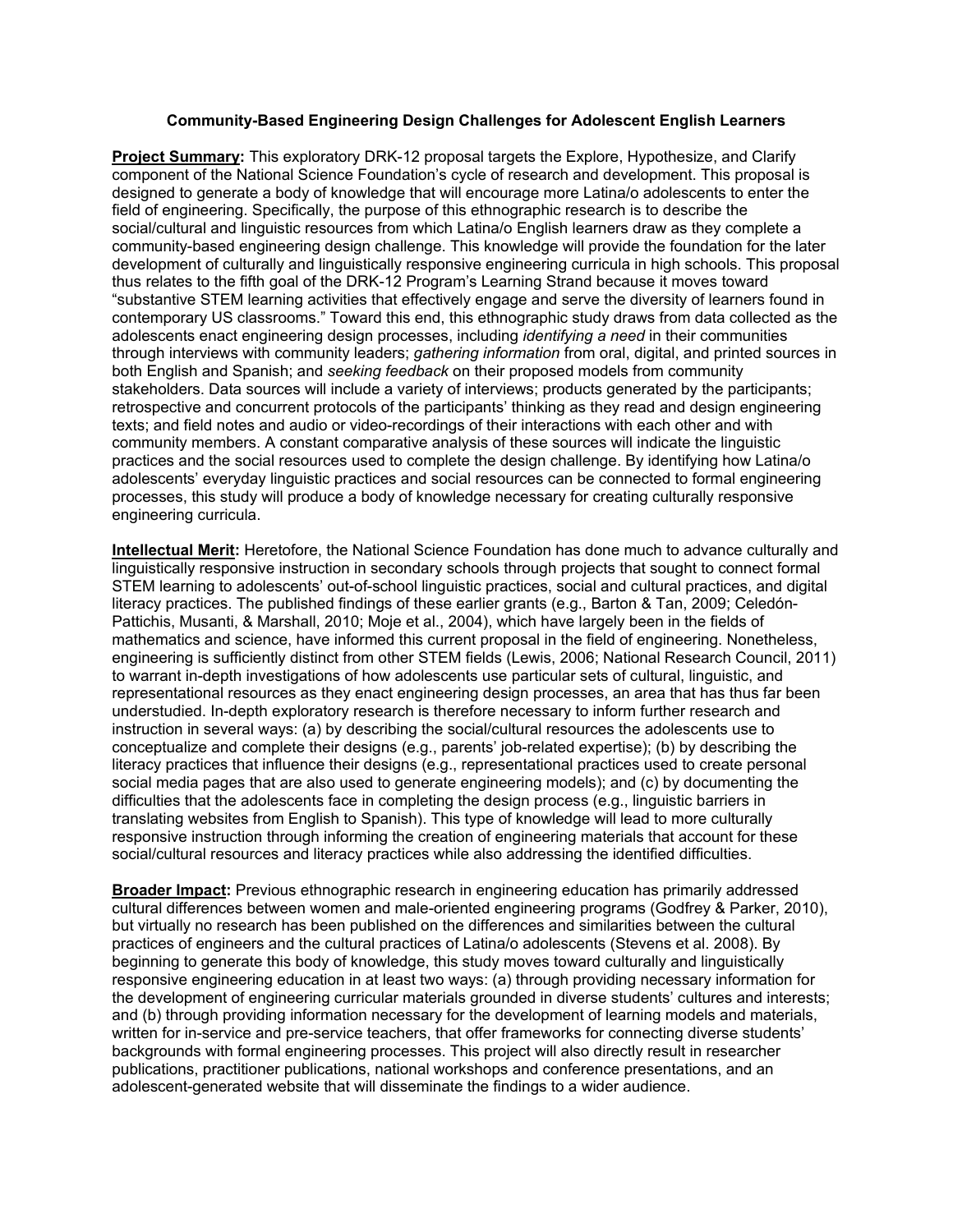# **TABLE OF CONTENTS**

For font size and page formatting specifications, see GPG section II.B.2.

|                                                                                                                                                                                                                                                           | Total No. of<br><b>Pages</b> | Page No.*<br>(Optional)* |
|-----------------------------------------------------------------------------------------------------------------------------------------------------------------------------------------------------------------------------------------------------------|------------------------------|--------------------------|
| Cover Sheet for Proposal to the National Science Foundation                                                                                                                                                                                               |                              |                          |
| Project Summary (not to exceed 1 page)                                                                                                                                                                                                                    |                              |                          |
| <b>Table of Contents</b>                                                                                                                                                                                                                                  |                              |                          |
| Project Description (Including Results from Prior<br>NSF Support) (not to exceed 15 pages) (Exceed only if allowed by a<br>specific program announcement/solicitation or if approved in<br>advance by the appropriate NSF Assistant Director or designee) | 15                           |                          |
| <b>References Cited</b>                                                                                                                                                                                                                                   |                              |                          |
| Biographical Sketches (Not to exceed 2 pages each)                                                                                                                                                                                                        |                              |                          |
| <b>Budget</b><br>(Plus up to 3 pages of budget justification)                                                                                                                                                                                             |                              |                          |
| <b>Current and Pending Support</b>                                                                                                                                                                                                                        | 3                            |                          |
| Facilities, Equipment and Other Resources                                                                                                                                                                                                                 | $\overline{2}$               |                          |
| Special Information/Supplementary Documents<br>(Data Management Plan, Mentoring Plan,<br>and Other Supplementary Documents)                                                                                                                               |                              |                          |
| Appendix (List below.)<br>(Include only if allowed by a specific program announcement/<br>solicitation or if approved in advance by the appropriate NSF<br><b>Assistant Director or designee)</b>                                                         |                              |                          |

Appendix Items:

\*Proposers may select any numbering mechanism for the proposal. The entire proposal however, must be paginated. Complete both columns only if the proposal is numbered consecutively.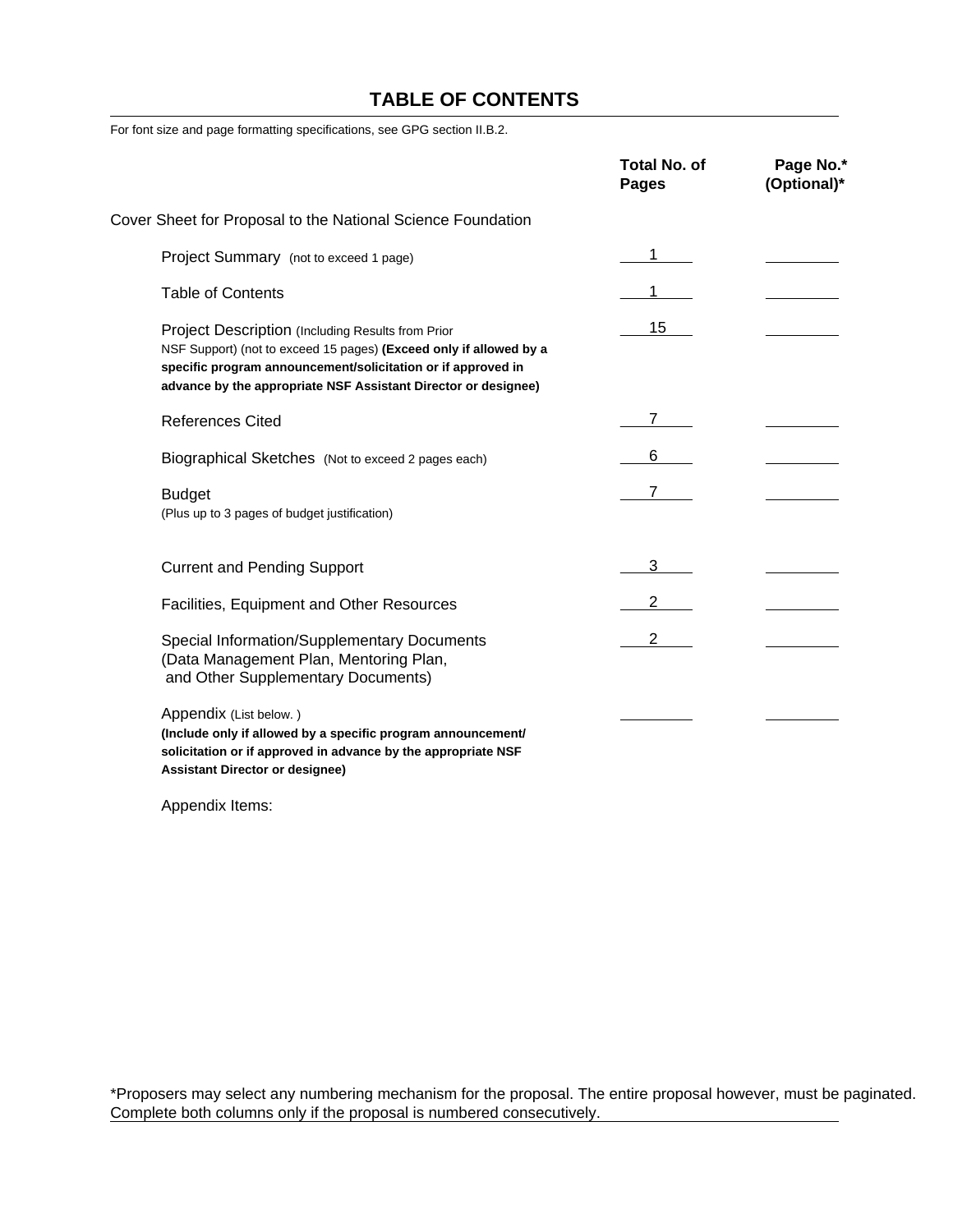#### **Community-Based Engineering Design Challenges for Adolescent English Learners**

#### **1. Introductory Scenario**

*Gabriela, a 15-year-old student who immigrated to Utah from Mexico at the age of five, logs onto Facebook and begins to use the chat function to send messages to extended family members in Cuernavaca and friends from her local gymnastics class, alternatively writing in Spanish and English depending on her audience. After uploading and sharing a few images she had sketched of scenery in her neighborhood, she plays with SimSocial, a popular Facebook app with over 29,000,000 monthly users. In previous months, she had used the app to build and design a home with her available game currency; today, she re-organizes the virtual furniture based on aesthetic and functional considerations, and she requests a virtual land extension from a Facebook friend so she can add to her crops. After considering the growth time required for each crop, she decides to plant lettuce, a plant she had tended in a previous garden owned by her family.* 

*Her father comes home after working at a construction site and helping a neighbor with house repairs, and he asks Gabriela to help him translate legal documents required for his mother to move to the United States. Toward this end, Gabriela and her father search English and Spanish websites for additional information, with Gabriela paraphrasing English texts for her father. At her cousin's quinceñera that evening, her father speaks with a neighbor who recently helped somebody immigrate to America and gives him advice about the process. Gabriela and her younger brother volunteer to help another neighbor sell baked goods at a local fair over the weekend, calculating profits from the sale when it is over.* 

*On Sunday, her family attends mass, listening to a sermon about the importance of caring stewardship toward the earth and the people who live therein. Gabriela renews her commitment to serve her community when she grows up, even though she does not yet know the exact career she wants to pursue.* 

*Gabriela is recognized as a caring, helpful, talented, competent, and literate person in her neighborhood—one who can translate important documents and assist with a variety of financial or physical tasks when needed—but her STEM teachers view her as lackluster at best, using terms such as "average" to describe her understandings of their disciplines. She doubts her ability to succeed in advanced and elective STEM classes under the premise that they should be reserved for "high level" students; consequently, she does not enroll in these classes.* 

Although Gabriela is fictional, this scenario points toward a wealth of "strategic and cultural resources," or "funds of knowledge" (Velez-Ibáñez & Greenberg, 1992, cf. Moll, Amanti, Neff, & González, 1992), that could be used to facilitate her success as an engineering student, such as neighborhood exchanges of knowledge and labor (in this case, familiarity with legal systems and codes); knowledge of construction and agriculture; and knowledge of how to use technologies to accomplish tasks. Moreover, this scenario points toward a series of linguistic, literacy-related, and representational practices that could likewise facilitate her success in engineering, such as locating relevant information online; reading, writing, and speaking in Spanish and English to potential clients and stakeholders; and making visual representations such as hand-made sketches or digital images. This scenario also points to several habits of mind that are essential to engineering design processes, including Gabriela's awareness of constraints in the design process (e.g., limited financial resources and time) and including ethical considerations regarding how a design might influence the environment and other people.

Perhaps most importantly, like other youth from underrepresented populations (Moje et al. 2004), Gabriela feels a sense of responsibility to her community and a desire to contribute to it in constructive ways, a reason that may be especially effective for drawing underrepresented populations to STEM fields (Hsu, Roth, Marshall, & Guenette, 2009). Engineering—with its focus on identifying people's needs and seeking socially responsible solutions to those needs—seems to be the perfect venue for appealing to this sense of civic responsibility and social justice. With so many relevant representational, linguistic, and social resources at her fingertips, and with so many habits of mind that resonate with those of engineers—why is it that Gabriela and many other adolescents like her do not pursue a career in engineering? We argue that one plausible explanation is because very little research has been conducted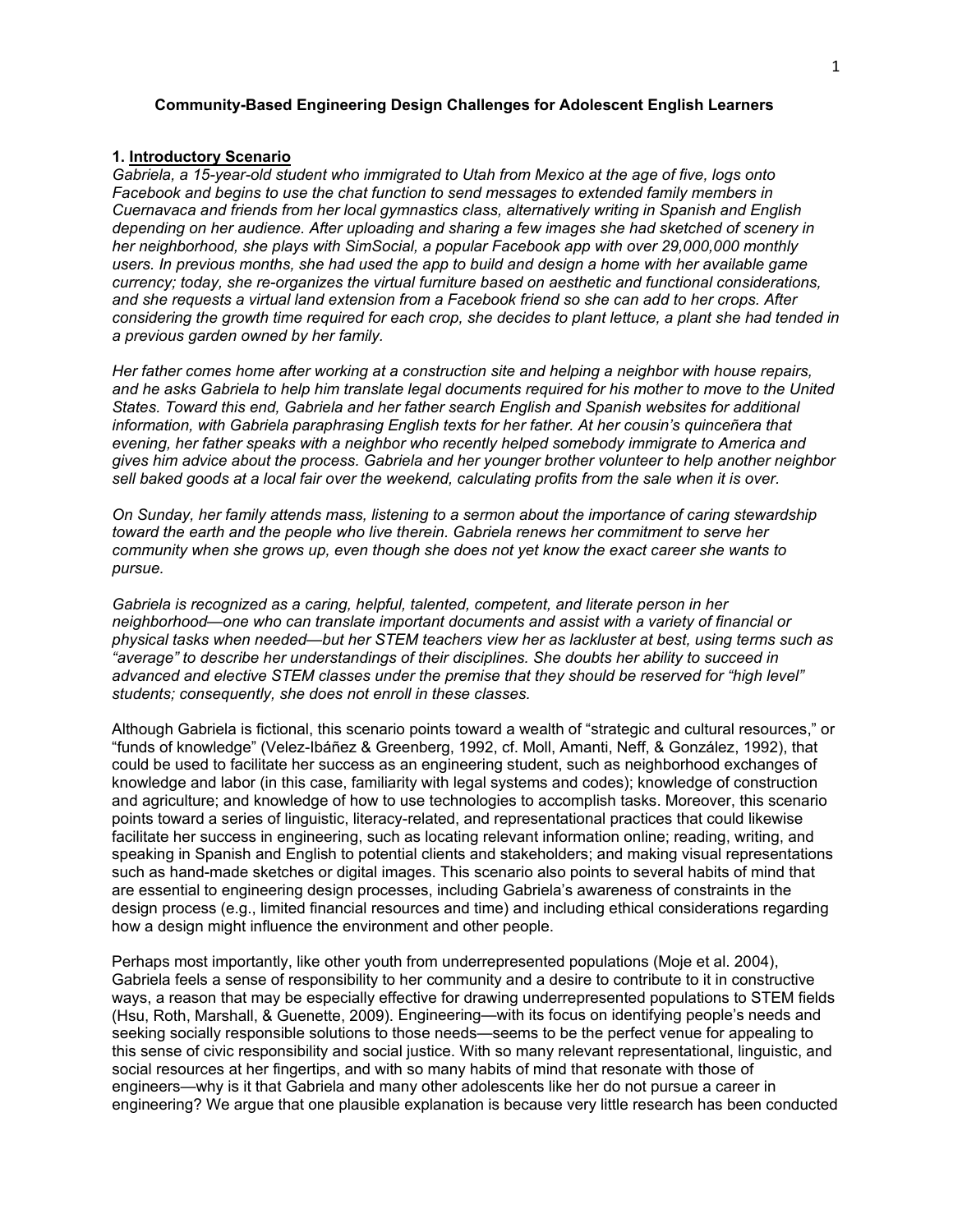with the purpose of connecting engineering design processes and habits of mind with the rich funds of knowledge that inhere in adolescents' neighborhoods and online communities. Accordingly, the purpose of our study is to conduct in-depth ethnographic studies in Latina/o neighborhoods, documenting the funds of knowledge, social networks, and linguistic and representational repertoires that are available in the adolescents' online and offline communities. Ultimately, we hope that by describing how the adolescents connected these informal resources to more formal engineering design processes, and by describing any difficulties and tensions they faced while making these connections, this project will advance engineering instruction that is grounded in students' everyday worlds while also promoting engineering skills outlined in national frameworks (e.g., National Assessment Governing Board, 2010).

**2. Statement of the Problem.** STEM fields in the US continue to be dominated by people whose cultural backgrounds are White, English-speaking, and middle class (National Academy of Engineering and National Research Council, 2009). Many reasons have been offered to explain this phenomenon: Students' backgrounds may include worldviews, beliefs, and communicative practices that do not cohere with those practiced in STEM classrooms (Aikenhead & Jegede, 1999; Lee, 1999); instructional materials may present STEM fields as a-cultural, decontextualized practices with no evident connection to students' lives and communities, such as the routine completion of numerical exercises (O'Halloran, 2005); students' identities—shaped in part by their desired life trajectories, their personal histories, and the social groups by which they want to be accepted—may contrast with identities as STEM experts (Aschbacher, Li, & Roth, 2010); scientific and mathematical discourse, difficult for many adolescents to comprehend and use, may be especially challenging for those who are learning English (Fang, 2005); and societal inequities and prejudices may actively work to drive people of color and women out of STEM fields (Johnson, Brown, Carlone, & Cuevas, 2011).

To address some of these challenges, the National Research Council (2011) has argued that STEM instruction "needs to connect with students' own interests and experiences" (p. 2-4). While a growing body of research has begun to address how teachers might draw from adolescents' diverse cultural resources, linguistic resources, and community concerns in science (Barton, Tan, & Rivet, 2008; Moje, Collazo, Carrillo, & Marx, 2001) and mathematics (Civil, 2002; Martin, 2006), very little research has been conducted on how the same task might be accomplished with adolescent English learners in the field of engineering. This study is therefore based on a theoretical model that embeds engineering design within social, cultural, and linguistic activity, seeking to understand (a) how adolescent English learners draw from various linguistic, representational, and social resources as they work toward solving communitybased engineering design challenges; (b) the problems they face in working on the challenges and how they seek to overcome those problems; and (c) adolescents' willingness to conceptualize themselves as future engineers before and after participating in the project. Ultimately, we hope that obtaining information in these domains will enable engineering education to be more responsive to the cultural and linguistic needs of diverse learners.

**3. A Sociocultural Model of Adolescent Engineering Design Processes.** As late as 2005, engineering educational research was designated as a "new discipline" (Haghighi, 2005), one that largely presented engineering as a series of relatively decontextualized processes without rigorously accounting for the social and cultural contexts in which engineering education occurs (Godfrey & Parker, 2010; Stevens et al., 2008), with only a handful of studies serving as notable exceptions to this trend (e.g., Ambrose, Lazarus, & Nair, 1998; Bucciarelli, 1994; Tonso, 1996). We argue, however, that national calls for engineering diversity and inclusiveness (e.g., National Steering Committee of the National Engineering Education Research Colloquies, 2006) require a more situated view of adolescents' engineering design processes, one that embeds their designs within larger social and linguistic activity. Our theoretical model, outlined in the following section (see Figure 1), provides this situated view of engineering design.

**3.1.** *Design processes***.** According to national educational frameworks (International Technology Education Association, 2000; National Assessment Governing Board, 2010) and a large body of research and theoretical literature (e.g., Asunda & Hill, 2007; French, 1999; Jonassen, 2000), a central and distinguishing feature of engineering is *design,* defined by Dym and colleagues (2005) as "a systematic, intelligent process in which designers generate, evaluate, and specify concepts for devices, systems, or processes whose form and function achieve clients' objectives or users' needs while satisfying a specified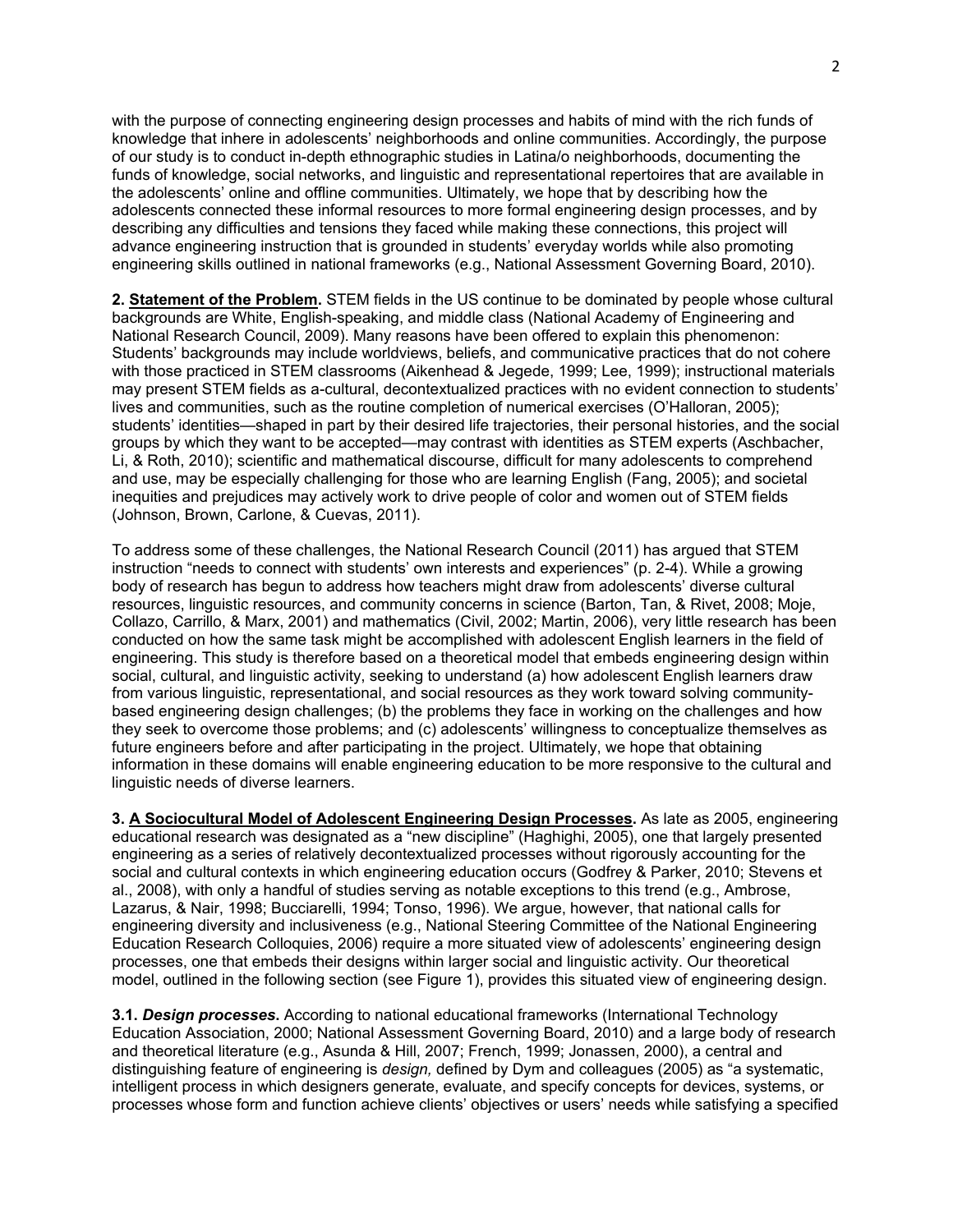set of constraints" (p. 104). Using similar definitions, many researchers and theorists (Dixon & Johnson, 2011; Koen, 2003; Lewis, 2006) have conceptualized the work of engineers in terms of a series of design processes, identifying the specific methods necessary for producing successful designs among professional and novice engineers.



*Figure 1*. A sociocultural model of adolescents' engineering design process.

Atman and colleagues (Atman et al., 2007; Atman, Cardella, Turns, & Adams, 2005), for example, divided the design process into three stages: (a) the *problem scoping* stage, which includes identifying a need, defining the problem, and gathering information about the task; (b) the *developing alternative solutions* stage, which includes generating ideas, building models, analyzing the feasibility of different solutions, and evaluating each solution; and (c) the *project realization* stage, which includes making a decision, communicating the results, and implementing the design. Other researchers have provided further specifications for these processes, dividing them into sub-processes and clarifying "habits of mind" necessary to engage in them. For instance, proposed national frameworks (National Assessment Governing Board, 2010) have suggested that the single component, *evaluating solutions,* may entail the following related thought processes: (a) considering systems dynamics, including the scientific concepts behind the physical systems that make the product work, the systems of resources required to produce and maintain the product, and the environmental systems affected by the product; (b) making estimates that account for degrees of uncertainty; and (c) considering the ethics of producing and using the product, including the populations it will benefit or harm.

In most cases, these prevalent models of engineering can be viewed as largely *cognitive.* Although these models acknowledge that engineering entails social interaction (such as communication) and material activity (such as building models), they tend to focus on relatively uniform frameworks for thinking and "habits of mind" that should be practiced by emerging engineers as they approach these material and social interactions. This line of research has led to claims that certain types of cognitive activity over a particular duration of time can lead to better designs (e.g., Atman et al., 2007; Bursic & Atman, 1997).

**3.2.** *Social resources***.** Although our theoretical model recognizes the centrality of cognitive activity to engineering, this model also foregrounds the sociocultural context in which design processes occur. The following description of Discourses (Gee, 2008) serves as a foundational heuristic for our understanding of engineering design:

*[A Discourse] is composed of distinctive ways of speaking/listening and often, too, writing/reading coupled with distinctive ways of acting, interacting, valuing, feeling, dressing, thinking, believing, with other people and with various objects, tools, and technologies, so as to enact specific socially recognizable identities engaged in socially recognizable activities* (p. 155)

In accordance with this definition, we conceptualize engineering design processes as an enactment of a larger engineering Discourse. Godfrey and Parker (2010) described this Discourse as including "the Engineering Way of Thinking" and "the Engineering Way of Doing" among people who practice "Being an Engineer" (p. 8). These people are recognized as 'one of us' by other engineers who deem their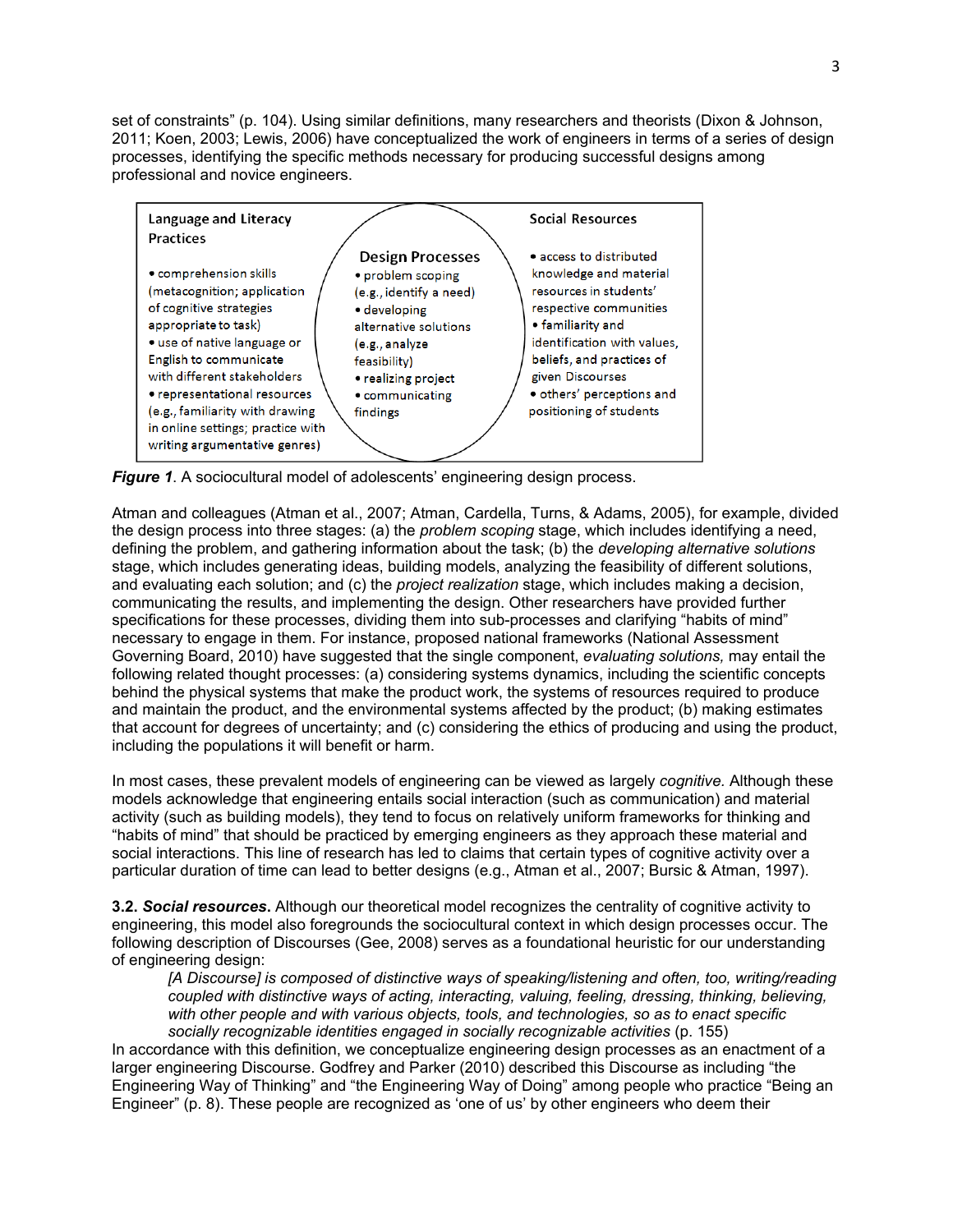"physical, tangible Artifacts and visible behaviors" to align with the norms of engineering (p. 8). For example, many engineering experts believe that the Engineering Way of Thinking requires an "empirical attitude" (Apedoe & Ford, 2010), wherein conclusions and evaluations are grounded in a "tangible, definable, measurable, quantifiable reality" (Godfrey & Parker, 2010, p. 10; cf. Hacker, 1983). To many theorists (e.g., Koen, 2003), canonical design activities, such as gathering information and testing models, are synonymous with The Engineering Way of Doing. The tools of practitioners within this Discourse often include cutting-edge technologies (Bucciarelli, 1994), visual representations such as formal and informal diagrams (Ullman, Wood, & Craig, 1990), and numeric/symbolic mathematical representations (Cardella, 2008). Depending on their home and school experiences, some adolescents may have acquired ways of thinking, doing, valuing, communicating, and using particular sets of tools that align closely with those of "engineers"; theoretically, they would be more likely to develop identities as engineers as compared to adolescents whose cultural worldviews, values, tools, and practices did not cohere with Discourses of engineering.

Although we could not find published research that described the possible connections and/or disconnections between Latina/o adolescents' everyday Discourses and the Discourses of engineering, a sizeable body of research in science (e.g., Barton, Tan, & Rivet, 2008; Bouillion & Gomez, 2001; Buxton, 2006) and mathematics (e.g., Brilliant-Mills, 1993; Civil, 2002; Tate, 1995) has offered several heuristics for conceptualizing connections between students' everyday practices and the more formal or institutionalized practices of scientists and mathematicians. This body of literature informs the types of resources that we expect to find in the adolescents' communities that can enrich their understandings of formal engineering design processes. This body of literature also points toward possible tensions we may find between their everyday Discourses and established engineering Discourses.

Earlier sociocultural research often highlighted points of divergence between underrepresented students' beliefs, communicative practices, and identities as compared to those required to succeed in academic Discourses. For instance, Lee's (1999) findings suggested that African American and Hispanic students' worldviews, as indicated by their explanations of the cause of Hurricane Andrew, tended to diverge from "scientifically compatible views." Heath's (1983) famous ethnography of communities in South Carolina revealed how some children's linguistic patterns diverged from those used by their teachers, leading to a school experience that was alienating and confusing. Martino's (1999) research with working class male students found that some adolescents enacted versions of masculinity in which being "bad" was preferable to trying hard in school. To them, trying in school was an activity reserved for "squids," a derogatory term for high-achieving students. In sum, a large body of research indicates that students' sociocultural backgrounds—including their gendered norms, cultural values, socioeconomic status, language, and ethnic identities—may be in direct opposition with school norms (cf. Brown, 2004; Welch & Hodges, 1997). Consequently, Aikenhead and Jegede (1999) described underrepresented students' transitions between their home cultures and science classrooms as a type of "cultural border crossing," a metaphor that suggests a "student's life-world and school science" are two distinctly bounded, separate entities (p. 269). By implication, like travelers who must learn the unfamiliar cultural and linguistic practices of foreign countries in order to succeed in them, students from underrepresented populations often must cross a clearly delineated boundary to learn the foreign Discourses of science.

A more recent body of research (e.g., Gutiérrez, 2008; Lee, 2001; Seiler, 2001; Tan & Barton, 2008), rather than emphasizing incompatibilities between home and formal Discourses, has sought to find points of contiguity. For example, rather than viewing vernacular language and scientific language as being antithetical, Warren et al. (2001) described a bilingual teacher who used everyday Haitian-Creole terms to enhance bilingual students' understandings of challenging science concepts. Lee (2007) proposed *cultural modeling* as "a framework for the design of learning environments that examines what youth know from everyday settings to support specific subject matter learning" (p. 15). Although Lee's work has primarily addressed how rhetorical practices of African American students are analogous to figurative language in literary texts, other researchers have used the concept of 'cultural modeling' to apply across other cultural groups and academic disciplines. For instance, Orellana and Reynolds (2008) showed how Latina/o immigrants' common practice of translating difficult texts for their parents can be leveraged to help them with school paraphrasing tasks. Nasir (2000) similarly illustrated how cultural displays of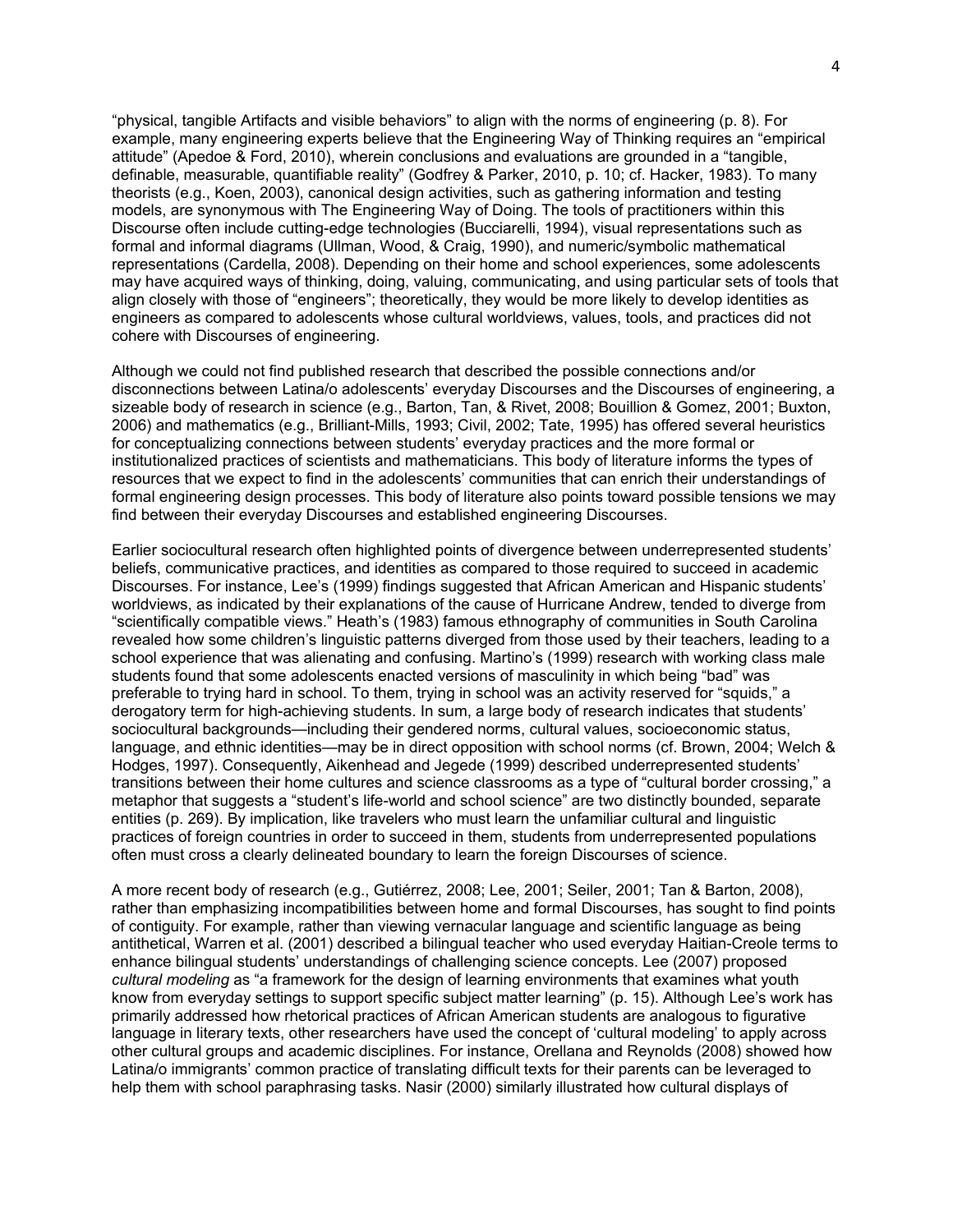African American youth, such as playing dominoes and basketball, could be connected to formal mathematical concepts such as averages and algorithms.

For many scholars (e.g., Basu & Barton, 2005; Upadhyay, 2006), the concept of "funds of knowledge" (González, Moll, & Amanti, 2005) has served as a useful heuristic for understanding these connections. Velez-Ibáñez & Greenberg (1992) define funds of knowledge as "strategic and cultural resources…that households contain" (p. 313). Moll, Amanti, Neff, and González (1992) emphasized the social nature of these resources, arguing that "social relationships facilitate the development and exchange of resources, including knowledge, skills, and labor, that enhance the households' ability to survive or thrive" (p. 133). These resources include funds of knowledge related to religion (e.g., ethical and moral knowledge); economics (e.g., labor laws and building codes); household management (e.g., maintenance and repair); construction (e.g., design and architecture); agriculture (e.g., soil and irrigation systems); and more, depending on the neighborhoods. Previous ethnographic studies have described how these funds of knowledge might be connected to formal science learning. For example, Barton and Tan (2009) and Moje et al. (2004) demonstrated that students' experiences with work outside of the home, with work inside of the home, with popular culture, with health (e.g., managing diets), with international travel, and with the environment were all generative platforms on which to base engaging, socially relevant science curricula.

We reiterate here that the framing concepts of our proposed study—including the related heuristics of 'funds of knowledge' and 'Discourses'—are inherently *social,* constructed in and through relationships, which themselves are also often vital resources that can promote or prevent ethnically diverse adolescents from pursuing STEM careers. Aschbacher, Li, and Roth (2010), for example, found that the microclimates in which adolescents participated, especially their immediate relationships, "framed students' perception of their SEM study, abilities, career options, and expected success, thereby shaping their science identities and consequent SEM trajectories" (p. 264; cf. Reveles, Cordova, & Kelly, 2004). Some microclimates may be constituted through supportive familial, neighborhood, institutional, and peer relationships, but other microclimates actively discourage people of color from pursuing STEM fields (Barton & Yang, 2000; Brickhouse & Potter, 2000; Johnson, Brown, Carlone & Cuevas, 2011). Within the field of engineering, a relatively limited body of studies (e.g., Foor, Walden, Tryten, 2007; Walden & Foor, 2008) has similarly suggested that supportive or exclusionary peer and institutional relationships can be a determining factor as to whether undergraduates who are underrepresented in engineering decide to stay in the field.

Given this body of literature, what do we mean when we state that we will examine the "social resources" available to Latina/o adolescents as they plan a community-based engineering design challenge? We mean that we will document available funds of knowledge, the types of support found in relationships, and everyday Discourse practices and values that connect to formal engineering design processes. We do not, however, believe that the end purpose of this type of research is to use adolescents' everyday resources to improve their knowledge of engineering processes, thereby privileging formal engineering processes as the end goal. Instead, we believe, along with Moje et al. (2004), that "everyday resources [can be] integrated with disciplinary learning to construct new texts and new literacy practices, ones that merge the different aspects of knowledge and ways of knowing offered in a variety of different spaces" (p. 44). In other words, as the adolescents merge their available social resources with established engineering processes, we anticipate that new Discourse practices may emerge, ones that reflect their everyday lives *and* formal engineering processes, enriching both domains in the process. Ultimately, we hope our research can help move engineering education toward this type of "third space" that integrates the first and second spaces of students' home Discourses and engineering Discourses, leading to hybrid practices and porous exchanges among them.

**3.3.** *Language and literacy practices***.** In addition to documenting the *social resources* that Latina/o adolescents used to complete their engineering design, we also intend to document their *language and literacy practices*, including their approaches to reading and producing multi-representational and multilingual texts related to the project. Like Norris and Phillips (2003), we believe that successful participation in many Discourses often depends on people's ability to understand and create texts within that Discourse. To justify this assertion, Norris and Phillips argued that "science literacy," including benchmarks outlined by the American Association for the Advancement of Science (1993/2009), is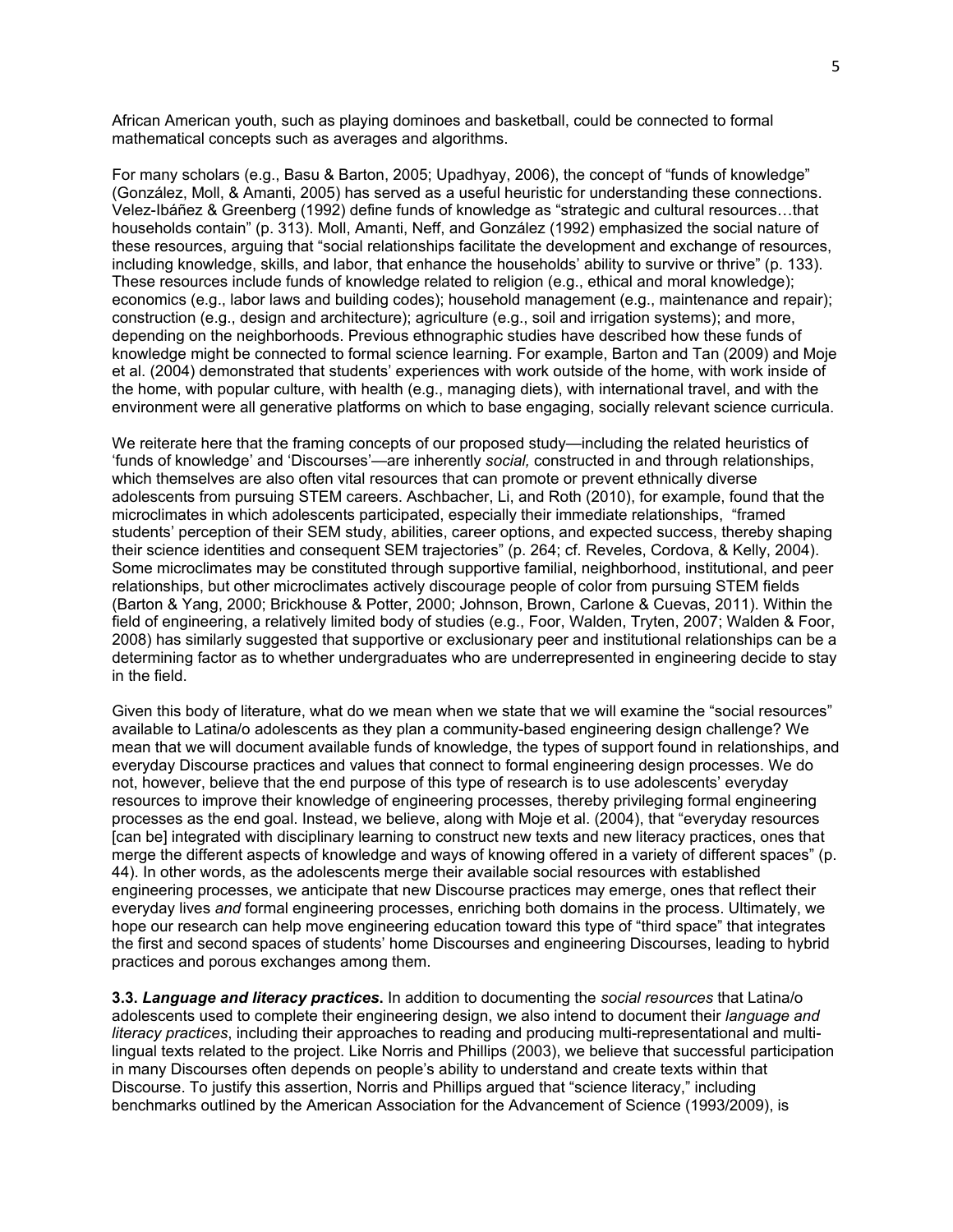derived from what they called '*fundamental literacy*,' or the ability to read and produce texts. For instance, if 'science literacy' includes "valuing evidence that can be verified, hypotheses that can be tested, and theories that can be used to make predictions" (AAAS, 2009), then this form of 'literacy' cannot be achieved without the ability to first comprehend and evaluate other scientists' reports, including tabular, graphical, and visual displays of data. Moreover, if aspiring scientists are not aware of the conventions for producing texts whose characteristics cohere with norms of science, then other scientists will not recognize them as legitimate members of the scientific community. Full participation in Discourses of science, therefore, is dependent on one's ability to both *understand* and *generate* a variety of oral, written, and multi-representational texts.

Issues surrounding fundamental literacy, or the ability to read and produce a variety of Discourseappropriate texts, may be especially salient for adolescent English learners. Science and mathematical texts are notoriously difficult for many adolescents (and adults) to understand, regardless of their linguistic and cultural backgrounds (Halliday & Martin, 1993; Hayes, 1992). This problem is compounded by the findings of the National Assessment of Educational Progress (NAEP) (2011), which suggest that 71% of English learners in the U.S. read at a "below basic" level. Even if Latina/o English learners have strong social support networks and a desire to be engineers, therefore, they may be barred from access to this Discourse if they cannot understand texts that are relevant to engineering tasks, such as websites they read during the "information gathering" stage of the design process. Likewise, producing Discourseappropriate texts is also challenging to many adolescents regardless of their linguistic and cultural backgrounds. Recent NAEP data (2007) indicates that only 24% of all twelfth graders in the US write at or above a "proficient" level, with Latina/o students earning significantly lower scores on writing tasks than White students. This second aspect of fundamental literacy—namely, the ability to produce Discourseappropriate texts—may also discourage many Latina/o adolescents from pursuing engineering careers if they do not believe they have the skills necessary for effectively communicating their knowledge of engineering.

At the same time, however, we believe that Latina/o English learners' literacy skills may not be as dire as national statistics suggest. In non-testing contexts, if adolescents do not understand a particular text—for example, an English website—then they can use Google Translate to change it to Spanish; they can find another website that is written in simpler or more engaging language; and they can ask an expert on the subject to explain it to them. We believe these are all potentially powerful literacy practices that can enable adolescents' understandings of the content of a given engineering text. Moreover, there is much room for debate over what constitutes a "correct" reading of any text. Hull and Rose (1990) conducted research with a Caribbean American student whose interpretation of a text was considered "not on the mark" (p. 268) by most conventional school standards, yet the researchers' conversations with this student suggested that his understanding of the text had logically cohered with his neighborhood experiences. In the field of engineering, Bucciarelli (1994) similarly maintained that reading texts "like an engineer" is by no means an innate practice; instead, appropriate readings are learned through enculturation into the Discourse of engineering. Reading, therefore, may always be an act of interpretation shaped by one's past social and material experiences with no one "correct" reading (Rosenblatt, 1994). Similarly, Latina/o adolescents' writing skills may not be as dire as national statistics suggest. Latina/o adolescents' out-of-school texts are often produced in collaboration with other people, combining Spanish with representational forms such as music and video, which can lead to more personal investment in the writing task and to higher quality products (Wilson, Chavez, & Anders, 2012).

Under the belief that adolescents' engineering design processes are dependent on their 'fundamental literacy' and language skills, we intend to examine the language and literacy practices that formed the basis of their engineering project. By so doing, we hope to identify ways that engineering teachers might explicitly incorporate these fundamental literacy skills into their instruction. Although we were unable to find research connecting diverse adolescents' language and literacy practices to engineering, a body of research on adolescents' scientific and mathematical literacy informs the framework of our study (e.g., Draper, 2002; Klein, 2006; Moje, 2008; Wilson, 2011). Specifically, we intend to look for two types of language and literacy practices: (a) *receptive* language and literacy practices, such as the adolescents' approaches to *locating, comprehending*, *interpreting*, and *evaluating* a variety of oral, written, numeric, graphical, and visual texts in Spanish or English; and (b) *expressive* language and literacy practices,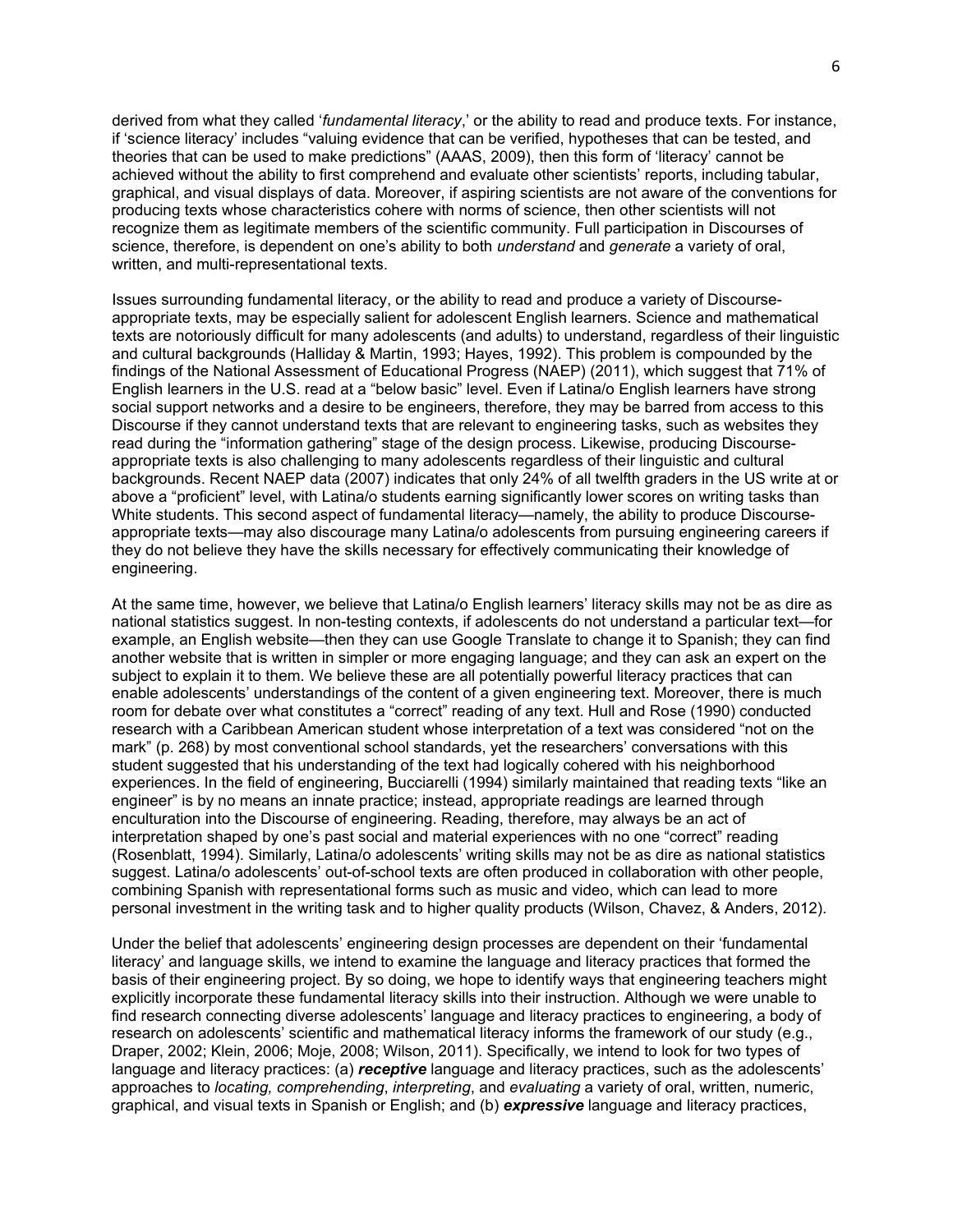such as the adolescents' approaches to *using* and *producing* a variety of communicative tools and technologies to reason through problems and share findings. These tools include sketches, videos, numeric representations, and written and oral speech in Spanish and/or English.

What type of *receptive* language and literacy practices might the adolescents use to approach their engineering project? Researchers in the field of science education (e.g., Klein, 2006; Yore & Treagust, 2006) and literacy education (Alvermann, 2004) have suggested that 'fundamental science literacy' requires metacognition, or the ability to monitor and adjust one's cognitive processes when reading scientific texts. Metacognitive adolescents monitor their comprehension, recognize when they do not understand something, ask clarifying questions and consult outside resources, ask critical questions about the author of the text, make inferences beyond a literal level, and apply other related comprehension strategies as they seek to understand multi-representational texts in science (Alvermann & Wilson, 2011). Coiro and Dobler (2007), in their research on comprehension strategies required to understand online texts, argued that youth must make predictive inferences as they read search engine results and as they evaluate whether or not individual entries might be useful for their purposes. This process is recursive as adolescents continually develop and refine search plans and evaluate texts' utility, comparing and synthesizing what they learn across multiple sources. As the participants in our study seek information relevant to the engineering task, we intend to describe the approaches they use in *locating, understanding, interpreting,* and *evaluating* a variety of oral, digital, and printed texts, including the prior knowledge that shapes their interpretations (cf. Coiro, 2011).

In addition to examining adolescents' approaches to reading engineering-related texts, we also intend to describe the *expressive* language and literacy practices enacted throughout the engineering project. To this end, we draw heavily from diSessa's (2004) conception of 'metarepresentational competence.' DiSessa coined this term to describe how students in mathematics and science use task-specific parameters (e.g., the need to represent rate) and their knowledge of the purpose of different kinds of representation (e.g., uses for line graphs) to choose representations that most fully enable them to achieve a particular purpose. DiSessa also used this term to explain how novices can generate representations even when they have not yet learned the formal conventions of a particular Discourse. In describing this latter aspect of metarepresentational competence, diSessa and colleagues (diSessa, Hammer, Sherin, & Kolpakowski, 1991) argued that youth draw from a variety of representational resources, such as their experiences with sketching and their use of color, to communicate mathematical concepts even before they have been introduced to standard notations. Because we will work with adolescents who likely will not have extensive experiences with the formal conventions of texts in engineering, we intend to document how they draw from available representational and communicative repertoires (e.g., experiences with designing digital texts) to solve problems and share their findings.

We do not believe that the above list is an exhaustive account of the expressive and receptive language and literacy practices that the adolescents will use throughout the engineering design process. We anticipate that other practices will be relevant to the engineering project as well—for instance, the ability to speak in English and Spanish to various stakeholders and collaborators. The aforementioned studies simply point toward the general types of language and literacy practices that we will examine, while simultaneously looking for literacy practices that we did not anticipate. We hope that this examination will provide a body of knowledge that can improve the instruction of engineering teachers who seek to support their students' reading and representational skills.

**3.4.** *Reciprocity among elements of model.* We close this description of the 'sociocultural model of adolescent engineering design processes' by clarifying that we view all three domains of the model design processes, social resources, and language and literacy practices—as being mutually constitutive and reinforcing. Design processes, for example, entirely depend on receptive literacy practices such as locating and comprehending relevant texts during the information gathering stage, and expressive literacy practices such as producing representations used to reason about the design. Furthermore, although our visual model (Figure 1) separated "language and literacy practices" from "social resources," in essence we believe that language and literacy practices *are* a social resource, tightly intertwined with one's identity and participation in engineering Discourses. Moreover, we believe that the three domains are in some ways interchangeable; for instance, if one adolescent cannot understand a particular website (e.g.,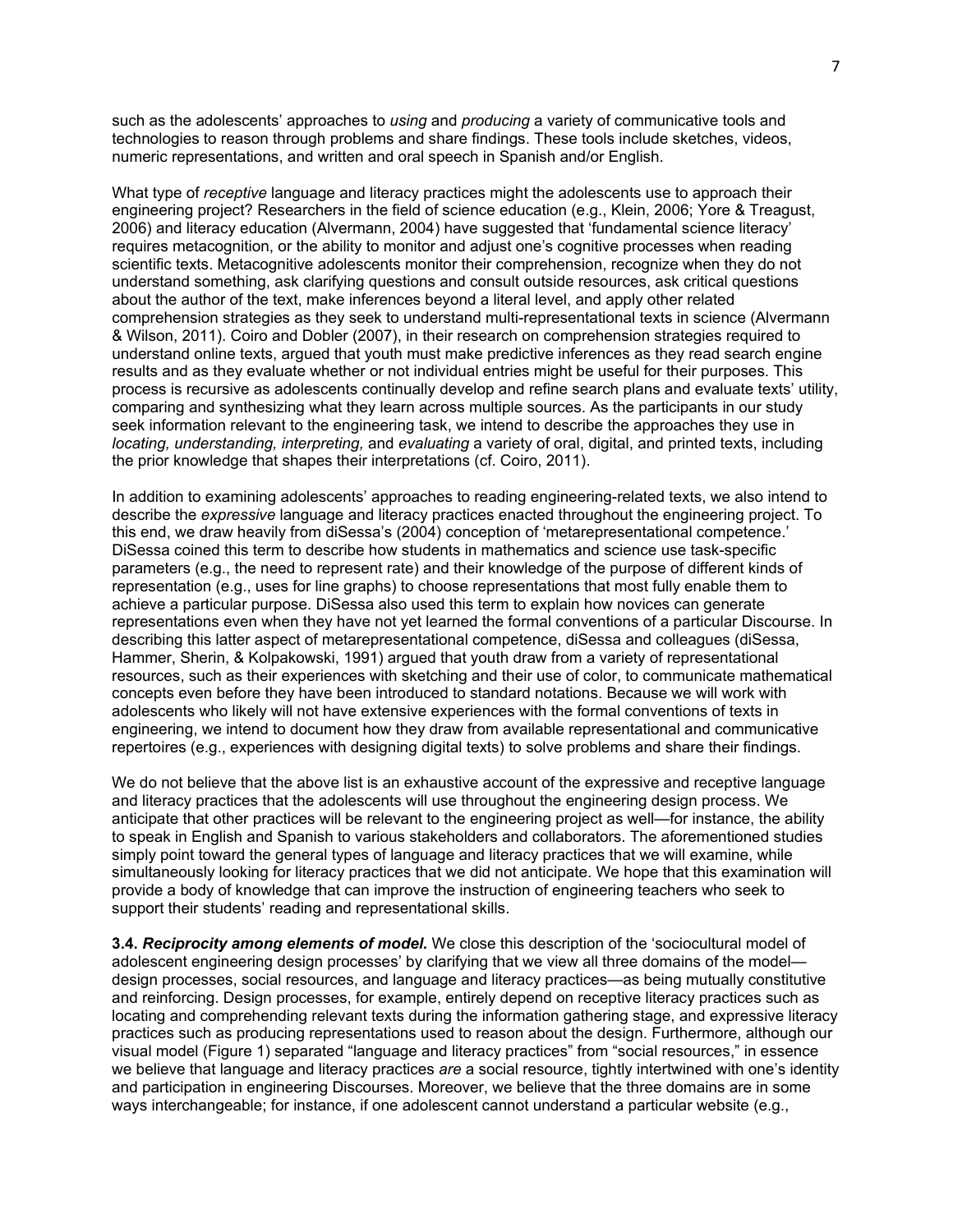categorized as an ineffective *receptive literacy practice*), then he or she may know somebody in the neighborhood who can explain similar concepts more easily than the website (e.g., categorized as effectively drawing from a *social resource*). The contextualized nature of this sociocultural model enables us to paint a situated picture of adolescents' engineering design processes, which heretofore has been absent from the research literature.

## **4. Research Questions**

1. *What design processes, social resources, and language and literacy practices do the Latina/o English learners use as they worked toward implementing a community-based engineering design?* Grounded in our theoretical model, this first research question seeks to identify potential connections among formal engineering design processes and adolescents' social resources and literacy practices. By identifying points of connection across the three domains, this study will provide a body of knowledge that works toward the construction of a "third space" in engineering education (cf. Moje et al. 2004), one that blurs boundaries between Latina/o adolescent' home Discourses and literacy practices, and formal engineering Discourses and literacy practices.

*2. What challenges do the adolescents face as they seek to select and implement the design, and how do they seek to overcome these challenges?* Unlike the first research question, whose purpose was to identify possible points of connection between everyday and engineering Discourses, the purpose of this second question is to identify possible *dis*connections between them. Conflicts between adolescents' everyday and engineering Discourses may be one challenge that limits design activity. Other challenges might include difficulties with reading and writing engineering texts; still other challenges may be related to unsupportive social networks. Whereas the first question will lead to a body of knowledge about the funds of knowledge that can be connected to engineering design processes, this second question will identify potential difficulties and tensions that engineering teachers can help their students overcome as they conceptualize and realize their designs.

*3. Do adolescents' perceptions of engineering and their willingness to view themselves as future engineers change after participating in the community-based engineering project? If so, how do they change?* To many Latina/o adolescents, the field of engineering is simply 'not me'; consequently, the purpose of this third research question is to address issues related to identity construction. The community action component of this study is expressly designed to show adolescents that engineering is not separate from the social networks and cultural values available in their neighborhoods; instead, engineering activities can draw from these networks and values in service of enhancing their local communities. Through providing in-depth descriptions of changes in adolescents' identities, including possible identities as 'future engineers,' this study will contribute to a body of knowledge on how to make engineering education more inclusive of diverse populations.

## **5. Research Design**

Like previous studies that documented connections between students' funds of knowledge and formal scientific and mathematical Discourses (e.g., Basu & Barton, 2005; Moje et al. 2001; Nasir, 2002), this study is based on ethnographic methods of data collection and analysis (e.g., Barton, 2001; Murillo, 1999). As researchers who had studied connections between African American students' cultural practices and formal mathematics, Nasir and Saxe (2003) asserted that "ethnographic techniques are well-suited for identifying important sites for analysis in which tensions between ethnic and academic identities may arise" (p. 16). Kelly, Chen, and Crawford (1998) similarly argued that ethnographic inquiry is essential for describing scientific activities situated within local, social, and cultural contexts. Although the field of engineering education is not characterized by a robust history of ethnographic research to the same extent as other STEM fields (Godfrey & Parker, 2010), Foor, Walden, and Tryten (2007) nonetheless argued that qualitative methods are necessary in engineering educational research because they provide "a microphone for the voices of the marginalized to be heard. Ethnography of the particular allows us to hear each and every voice that would otherwise be lost in…statistical analyses" (p. 113). In sum, this study is grounded in a large body of theoretical and research literature suggesting that ethnographic methods are fitting for research purposes that seek to connect adolescents' everyday Discourses with formal engineering processes.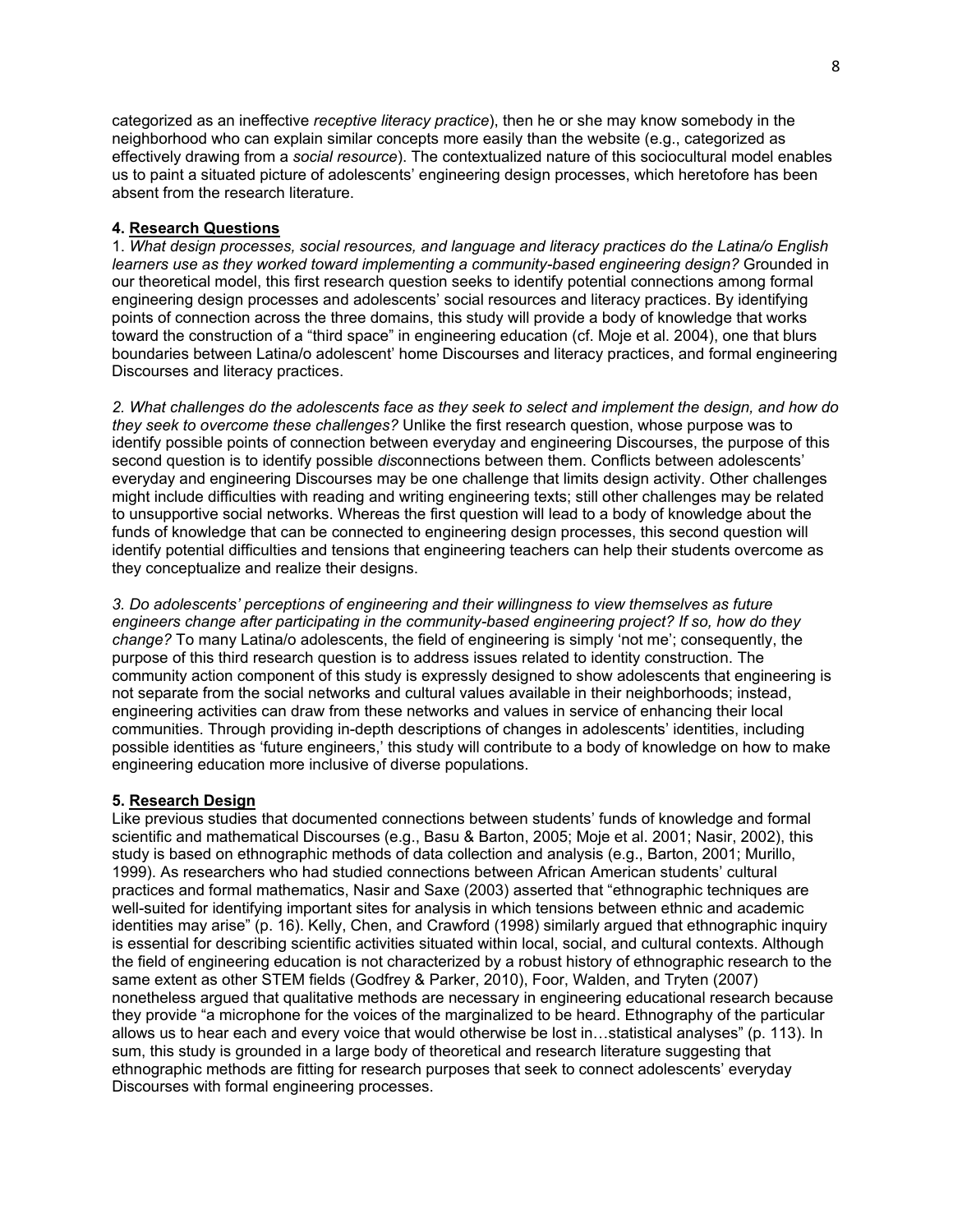This study does not, however, purport to be an objective description of adolescents' naturally-occurring engineering activities from the perspective of a proverbial "fly on the wall." Instead, it draws from critical ethnographic traditions (Barton, 2001; Carspecken, 1996), which assert that the design of the ethnography should promote positive social change. In our proposed study, Latina/o adolescents will interview their neighbors and community leaders, asking them to identify a pressing local problem that will serve as the basis for the design challenge. If necessary, the researchers will provide minimal intervention to ensure that the adolescents' selected design challenge can be addressed through engineering. Participants will then work toward realizing a design that solves the problem. Depending on the nature of the problem, some designs may be impossible for the adolescents to implement fully, but they will be able to present a well-developed model to community leaders. This study is therefore intended to be a catalyst for community action and positive change, incorporating elements of "critical social relevance" that Buxton (2006) has asserted is essential to powerful science learning.

This ethnographic study requires researcher intervention in at least one other way as well. Many Latina/o English learners may not have the technological and material resources necessary to complete the design challenge; consequently, it may be necessary to provide these materials for them (e.g., a laptop computer and wireless access). Because many adolescents do not have easy access to school and library computers—and because the theoretical model of this study assumes that many young people do not want to be seen hanging around school for hours after the regular school day is over—the participants must have easy, consistent access to these technological resources at home to enable them to enact engineering design processes, such as information gathering.

**5.1.** *Timeline of activities***.** The ethnographic research will be conducted over the course of three years. The first year will include a pilot study in which approximately four Latina/o adolescents from the same community will identify an engineering design project and work toward implementing it. Upon completion of the pilot project, the advisory committee will review the data collection instruments, the observation and interview techniques, and the data analysis methods. The data collection techniques and data analysis methods will be revised prior to Year Two of the study based on feedback from the advisory committee, the graduate assistant, and the research participants. Year Two will include a scaled-up version of the ethnography, in which two groups of five to seven adolescents will identify a need in their respective communities and will spend the remainder of the school year on addressing that need through an engineering design. Due to the copious amounts of qualitative data we will have collected, Year Three will be devoted to analyzing data in conjunction and cooperation with the research participants, the graduate assistants, and the advisory committee. (See Figure 2 for a detailed timeline of activities.)

**5.2.** *Participant selection***.** Dr. Christine Hailey, co-PI, has established relationships with advisors of high school MESA (Mathematics, Engineering, Science Achievement) chapters throughout Utah. We will use this after-school program as a venue for introducing the research project to Latina/o students, asking them if they are interested in participating along with a few of their friends. PI Dr. Amy Alexandra Wilson formerly taught and tutored in a local Upward Bound program for over five years; the director of this program also expressed her interest in allowing us to introduce the challenge to Upward Bound students. Because MESA is a program targeted toward ethnically diverse adolescents, and because Upward Bound is a program targeted toward ethnically diverse first-generation college students, we hope to find several participants who meet our selection criteria (e.g., Latina/o, English learner, high school student), who are willing to participate in the project, and whose friends are also willing to participate in the project. In all, up to 18 participants (4 in the first year and 14 in the second year) will be selected through a combination of direct recruitment and peer recommendations.

**5.3** *Graduate assistant selection and mentorship***.** We will select two graduate students to assist with data collection based on three criteria: They must be (a) bilingual in Spanish and English; (b) committed to serving populations who are underrepresented in STEM fields; and (c) familiar with research in relevant fields, such as anthropology, education, engineering, literacy, linguistics, and cultural studies. Preference will be given to Latina/o graduate students in the field of engineering. One graduate assistant (GA) will help with data collection during the first year, collaborating closely with participants in the pilot study, conducting interviews in Spanish and/or English, and shadowing the adolescents as they complete relevant design activities, such as collecting data from their communities. In Year Two, a second GA will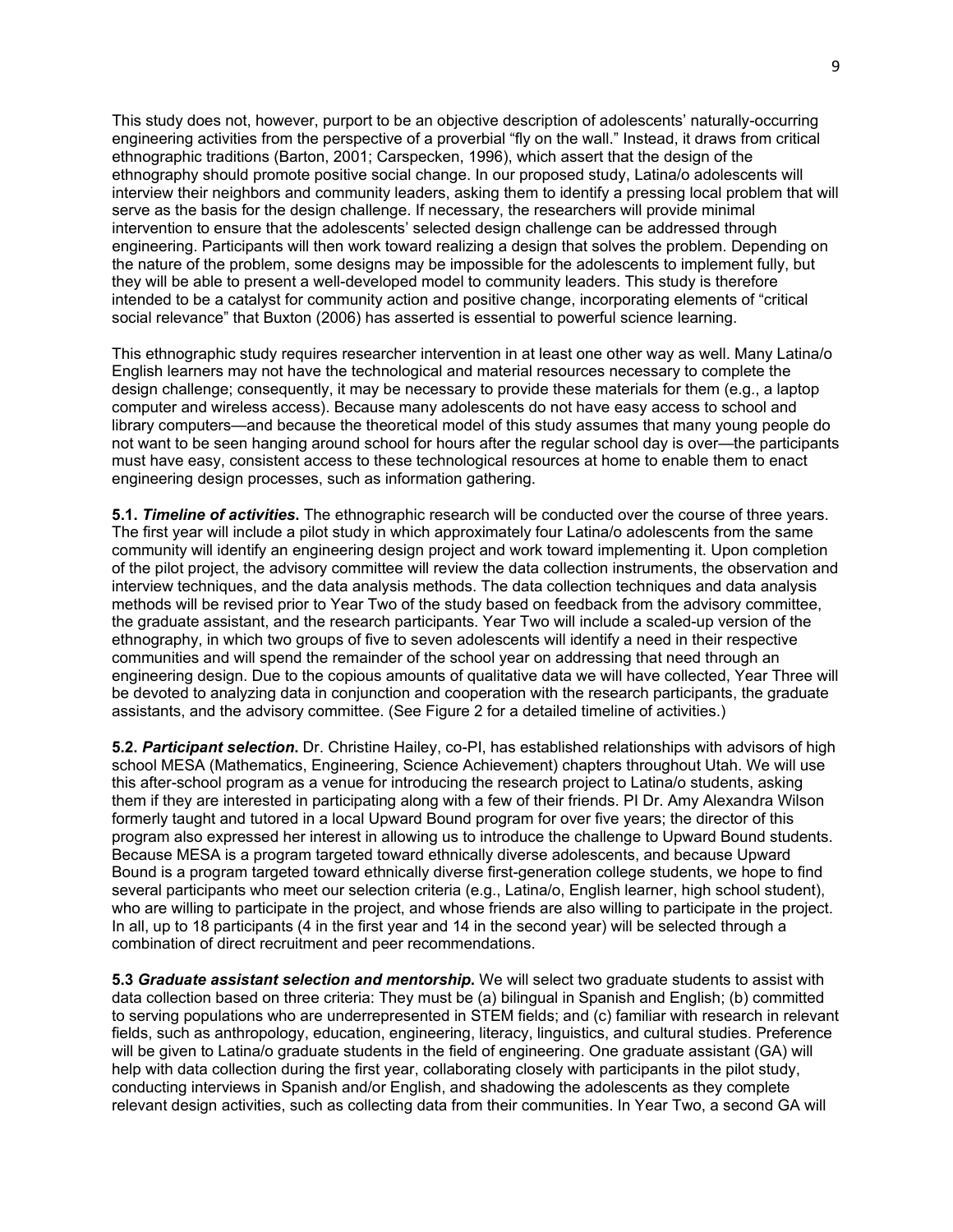be added to the project. GA1 will work with one group of adolescents, while GA2 will work with the second group, conducting similar activities as in the pilot study. Both GAs will participate in data analysis in Year Three.

| Activity                                                   |                         | Year One                |                         | Year Two                |                         | Year Three              |                         |                         |    |
|------------------------------------------------------------|-------------------------|-------------------------|-------------------------|-------------------------|-------------------------|-------------------------|-------------------------|-------------------------|----|
|                                                            | Τ1                      | T2                      | T3                      | Τ1                      | T2                      | T <sub>3</sub>          | Τ1                      | T2                      | T3 |
| Phase I: Pilot Study                                       |                         |                         |                         |                         |                         |                         |                         |                         |    |
| Study group with first graduate assistant                  | X                       | X                       | X                       |                         |                         |                         |                         |                         |    |
| Consultation with advisory committee                       | $\pmb{\mathsf{X}}$      |                         |                         |                         |                         |                         |                         |                         |    |
| Select participants                                        | $\overline{\mathsf{x}}$ |                         |                         |                         |                         |                         |                         |                         |    |
| Life history interviews; introductory interviews           | $\overline{\mathsf{x}}$ |                         |                         |                         |                         |                         |                         |                         |    |
| Participants interview community leaders and identify need | $\overline{\mathsf{X}}$ |                         |                         |                         |                         |                         |                         |                         |    |
| Community observations with participants                   | $\overline{\mathsf{x}}$ | X                       |                         |                         |                         |                         |                         |                         |    |
| Begin design challenge                                     |                         | $\overline{\mathsf{x}}$ |                         |                         |                         |                         |                         |                         |    |
| Concurrent and retrospective protocols                     |                         | $\overline{\mathsf{x}}$ |                         |                         |                         |                         |                         |                         |    |
| Interviews on design processes, social resources, and      |                         | $\overline{\mathsf{x}}$ |                         |                         |                         |                         |                         |                         |    |
| language and literacy practices                            |                         |                         |                         |                         |                         |                         |                         |                         |    |
| Video-record group discussions on design challenge         |                         | $\overline{\mathsf{x}}$ |                         |                         |                         |                         |                         |                         |    |
| Present design to community                                |                         | $\overline{\mathsf{x}}$ |                         |                         |                         |                         |                         |                         |    |
| Final reflective interviews with students                  |                         |                         | $\mathsf X$             |                         |                         |                         |                         |                         |    |
| Complete member checking and co-analysis of data           |                         |                         | $\overline{\mathsf{x}}$ |                         |                         |                         |                         |                         |    |
| Consultation with advisory committee members               |                         |                         | $\overline{\mathsf{X}}$ |                         |                         |                         |                         |                         |    |
| Revise interview protocols and data collection techniques  |                         |                         | $\overline{\mathsf{x}}$ |                         |                         |                         |                         |                         |    |
| Phase Two: Ethnographic Study with Two Groups              |                         |                         |                         |                         |                         |                         |                         |                         |    |
| Study groups with both graduate students                   |                         |                         | X                       | X                       | Х                       | Х                       |                         |                         |    |
| Select participants                                        |                         |                         | $\overline{\mathsf{x}}$ |                         |                         |                         |                         |                         |    |
| Life history interviews; introductory interviews           |                         |                         | $\overline{\mathsf{x}}$ |                         |                         |                         |                         |                         |    |
| Community observations with participants                   |                         |                         | $\overline{\mathsf{x}}$ | X                       |                         |                         |                         |                         |    |
| Participants interview community leaders and identify need |                         |                         | $\overline{\mathsf{x}}$ |                         |                         |                         |                         |                         |    |
| Begin design challenge                                     |                         |                         |                         | $\overline{\mathsf{x}}$ |                         |                         |                         |                         |    |
| Concurrent and retrospective protocols                     |                         |                         |                         | $\overline{\mathsf{x}}$ | X                       | X                       |                         |                         |    |
| Interviews on design processes, social resources, and      |                         |                         |                         | $\overline{\mathsf{x}}$ | $\overline{\mathsf{x}}$ | $\overline{\mathsf{x}}$ |                         |                         |    |
| language and literacy practices                            |                         |                         |                         |                         |                         |                         |                         |                         |    |
| Video-record group discussions on design challenge         |                         |                         |                         | X                       | X                       | $\sf X$                 |                         |                         |    |
| Present final draft model to community                     |                         |                         |                         |                         | $\overline{\mathsf{x}}$ |                         |                         |                         |    |
| Revise draft and build model                               |                         |                         |                         |                         | $\overline{\mathsf{x}}$ | $\sf X$                 |                         |                         |    |
| Obtain feedback from community                             |                         |                         |                         |                         |                         | $\sf X$                 |                         |                         |    |
| Participants make digital stories of design process        |                         |                         |                         |                         |                         | $\overline{\mathsf{x}}$ |                         |                         |    |
| Final reflective interviews with students                  |                         |                         |                         |                         |                         | $\overline{\mathsf{x}}$ |                         |                         |    |
| Ongoing member checking and co-analysis of data            |                         |                         |                         |                         | X                       | $\pmb{\times}$          | $\sf X$                 | $\mathsf X$             |    |
| Consultation with advisory committee members               |                         |                         |                         |                         |                         | $\overline{\mathsf{x}}$ |                         |                         |    |
| Phase Three: Finalize Analysis, Publish Results            |                         |                         |                         |                         |                         |                         |                         |                         |    |
| Constant comparative analysis across three groups          |                         |                         |                         |                         |                         |                         | х                       | X                       |    |
| Continue discourse analysis                                |                         |                         |                         |                         |                         |                         | $\overline{\mathsf{x}}$ | $\overline{\mathsf{x}}$ |    |
| Continue analysis of multimodal concordance charts         |                         |                         |                         |                         |                         |                         | X                       | $\pmb{\mathsf{X}}$      |    |
| Final evaluative meeting with advisory committee           |                         |                         |                         |                         |                         |                         |                         | $\overline{\mathsf{x}}$ |    |
| Write findings                                             |                         |                         |                         |                         |                         |                         |                         | $\overline{\mathsf{x}}$ | X  |

*Figure 2.* Timeline of proposed activities. Trimester one extends from August 15 to December 1; trimester two extends from January 1 to May 30; and trimester three extends from June 1 to August 14.

Ongoing mentorship for GAs is built into the research design. For instance, prior to the pilot study, GA1 will read articles related to funds of knowledge, engineering design, and culturally responsive ethnographic research. The GA will discuss these articles with the PIs, identifying implications for data collection techniques. GA1 will consult with advisory committee members and the PIs after the pilot study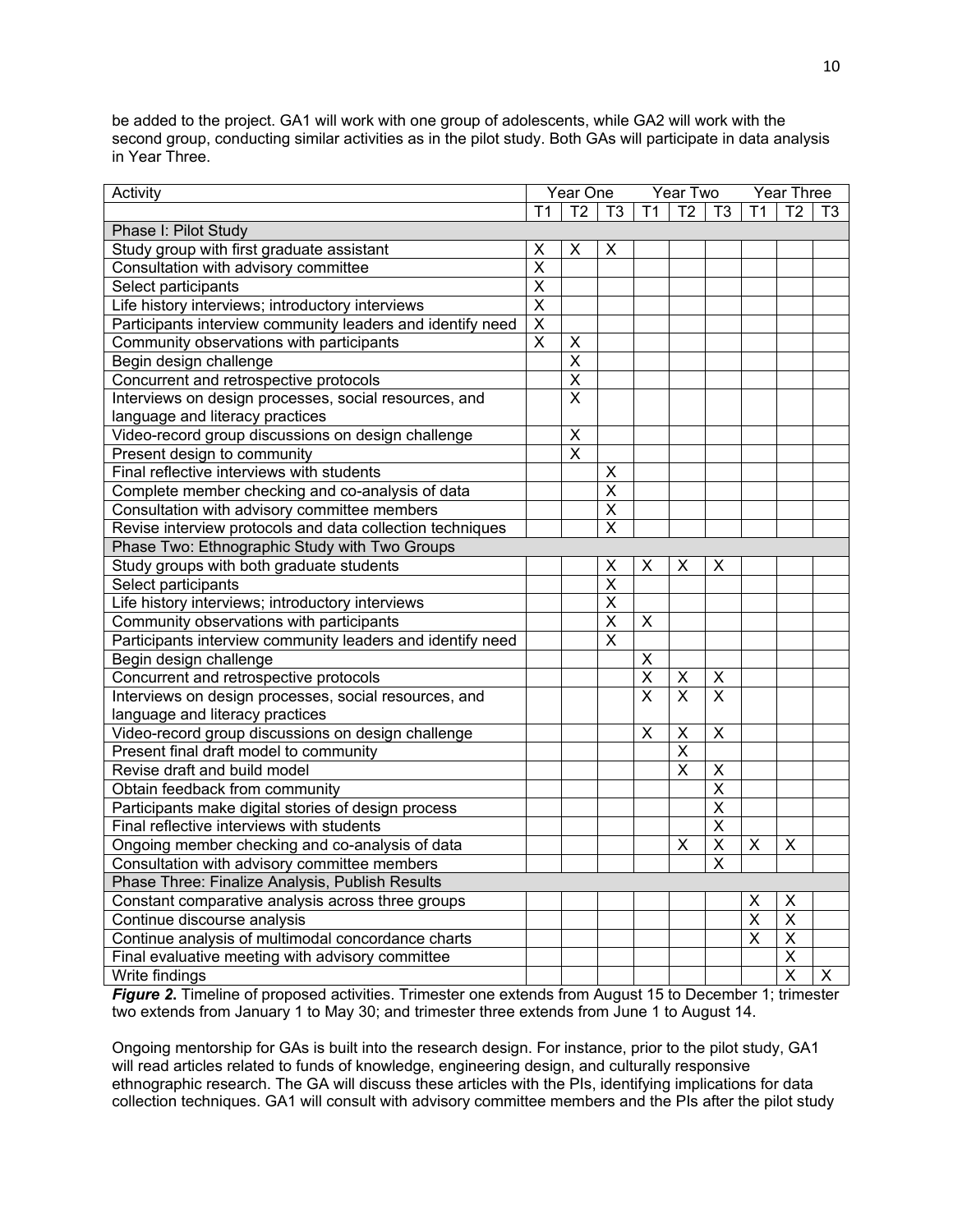is over, reflecting on the results from the pilot study and providing recommendations for adjustments to the study in Year Two. Prior to Year Two, GA1 will also offer advice to GA2 during a summer study group, which will again include reading and discussing relevant articles and their implications for data collection techniques. Finally, the GAs will participate in ongoing reflective study groups in which they identify adjustments they can make to their data collection procedures. Near the end of each year, these study groups will also include discussions of data analysis. By giving preference to Latina/o graduate students in engineering, this grant application further works toward racial equity in engineering education.

**5.4.** *Data sources***.** We will collect five types of data over the course of the first two years. First, we propose to conduct different types of *interviews* with the participants, their parents, and relevant stakeholders, such as community leaders. In all, five different types of interviews will be conducted. First, at the outset of the study, we will conduct life history interviews (Atkinson, 1998; Vélez-Ibáñez, & Greenberg, 1992) with the participants and their parents in order to identify relevant funds of knowledge available in their households and neighborhoods. Second, we will conduct another initial interview with the adolescents to address their perceptions of engineering, their sense of self-efficacy in engineering, and their degree of perceived social support for participating in engineering, using modified versions of existing interview protocols and survey questions (e.g., Basu & Barton, 2005; Hailey, Austin, Denson, & Householder, 2011). Third, we will conduct ongoing interviews (approximately once every three weeks) with the adolescents in which we ask open-ended questions intended to elicit information about their design processes, social resources, language and literacy practices, challenges in completing the project, and approaches to overcoming those challenges. Specific research questions will arise based on what we learned from previous data (Rubin & Rubin, 2005). Fourth, we will conduct one interview with relevant community stakeholders in which we seek to ascertain their perceptions of the adolescents and their designs. This type of interview is necessary because one "social resource" in our model includes how the participants are perceived by others. The fifth type of interview will be a final reflective interview with the adolescents in which we ask questions related to the following domains: (a) their current perceptions of engineering and their willingness to pursue a career in engineering (as a follow-up to the initial interview on the same subject); and (b) their overall reflections on completing the engineering design project. These interviews will be held in the adolescents' homes or other community locations, such as local libraries (González, Moll, & Amanti, 2005).

The second type of data, *adolescent-generated products,* will include the following: informal representations generated throughout the design process; a record of the websites that they visited in relation to the engineering design task, as recorded through a tracker placed on the their laptops (they will be aware of the presence of this tracker); more formal products, such as drafts of their final designs; and other relevant artifacts. For example, if we find that certain aspects of their design (e.g., informal diagrams) are similar to their recreational drawings, we may request that they share a few recreational drawings with us so that we can describe how their everyday communicative practices can be connected to their engineering communicative practices. Finally, we will ask the adolescents to generate a digital story (Hull & Nelson, 2005) at the end of the project to present to the community. Their digital stories will explain their final design, the need for the design, the process of making the design, and the impact that it will have on the community. We will post these digital stories on a website so other adolescents can access them.

The third type of data, *retrospective and concurrent protocols* (Ericcson & Simon, 1993; Smagorinsky, 1994)*,* will require adolescents to articulate their thinking as they read and generate texts relevant to the design process. Each adolescent will conduct one concurrent protocol in which they explain what they are thinking as they search for relevant information and read an engineering text. Each adolescent will also participate in at least one retrospective protocol in which we show them *adolescent-generated products* (e.g., diagrams, models) and ask them to explain what they were thinking as they produced those texts.

The fourth type of data is *transcripts* of audio- or video-recordings of adolescents' conversations with each other and with community stakeholders. We will video-record several meetings in which adolescents speak with each other to discuss their project; we will also ask the adolescents to audio-record relevant conversations they have with community stakeholders and each other when the researchers are not present.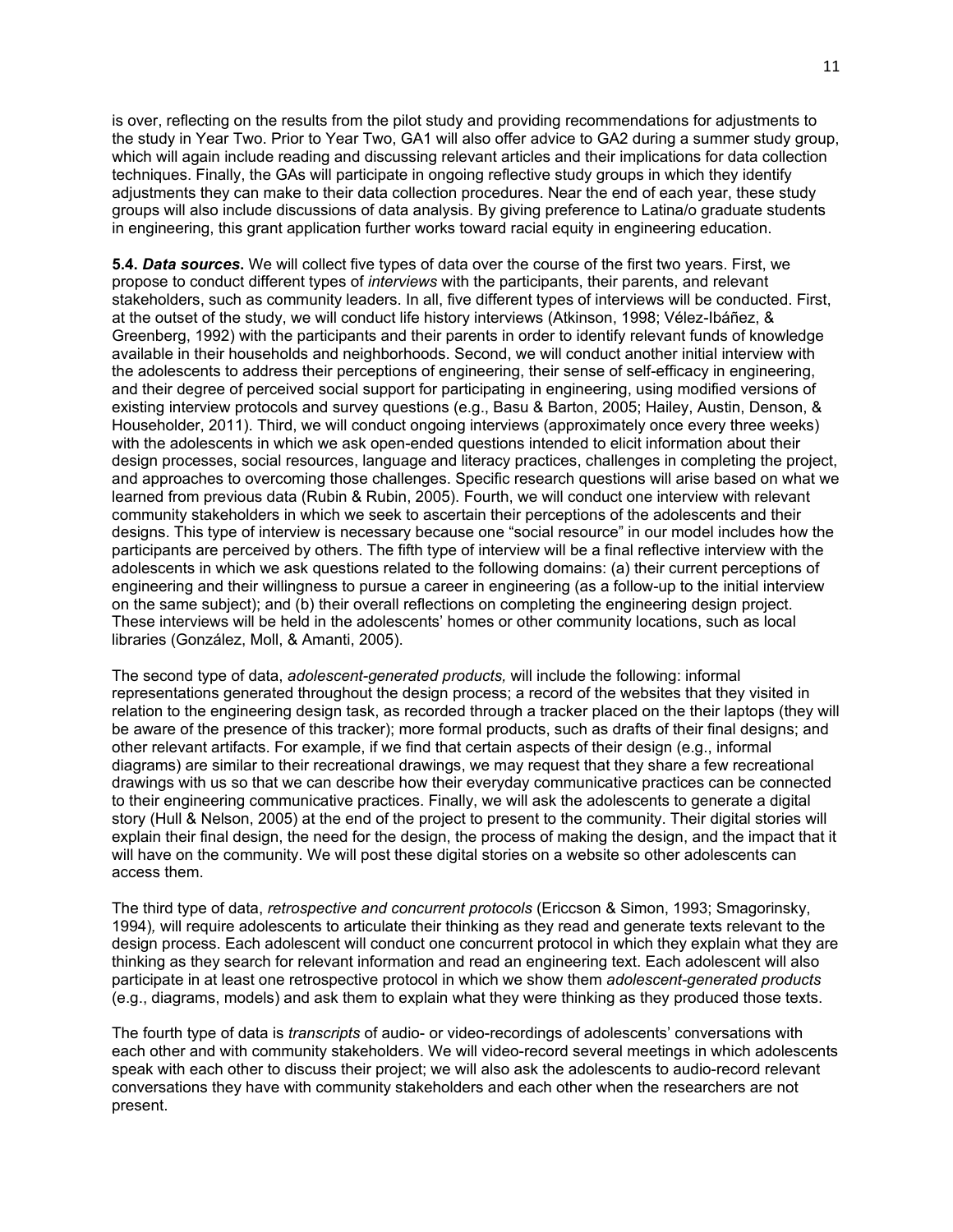The fifth and final source of data is *field notes and photographs* from observations (Emerson, Fretz, & Shaw, 1995). At times, we hope that the GAs and PI will be able to shadow the adolescents as they go about everyday community activities (cf. Moje, 2004). For example, at the outset of the project, we will ask the adolescents to show us around their neighborhoods, explaining and pointing out their favorite locations or showing us 'problem areas' (e.g., areas with high erosion) that we will photograph. We also intend to take field notes on major events throughout the design process, such as when the adolescents present the final product (or model) to community stakeholders. (See Figure 3 for a chart explaining how each data source responds to each research question.)

| <b>Research Question</b>                                                                                                                                                                                                                    | <b>Relevant Data Sources</b>                                                                                                                                                                                                                                                                          | Analytic<br><b>Methods</b>                                        |
|---------------------------------------------------------------------------------------------------------------------------------------------------------------------------------------------------------------------------------------------|-------------------------------------------------------------------------------------------------------------------------------------------------------------------------------------------------------------------------------------------------------------------------------------------------------|-------------------------------------------------------------------|
| What design processes, social<br>resources, and language and<br>literacy practices do the Latina/o<br>English learners use as they work<br>toward implementing a community-<br>based engineering design?<br>(Note: DP, LLP, and SR indicate | -initial life history interviews $(SR)$<br>-field notes from community observations (SR,<br>LLP<br>-concurrent and retrospective protocols on<br>reading and production of engineering texts<br>(LLP, DP)<br>-ongoing interviews about challenges faced,<br>social resources used, etc. (SR, LLP, DP) | constant<br>comparative<br>analysis (CCA)                         |
| that the data source is intended to<br>ascertain design processes,<br>language and literacy practices, or<br>social resources.)                                                                                                             | -products generated by adolescents, such as<br>drawings and digital stories (LLP, DP)<br>-audio- and video-recordings of conversations<br>with community leaders and each other (SR,<br>DP)                                                                                                           | multimodal<br>concordance<br>charts<br>discourse<br>analysis; CCA |
| What challenges do the adolescents<br>face as they seek to select and<br>implement the design, and how do<br>they seek to overcome these                                                                                                    | -field notes from community observations<br>-concurrent and retrospective protocols on<br>reading and production of engineering texts<br>-ongoing interviews                                                                                                                                          | <b>CCA</b>                                                        |
| challenges?                                                                                                                                                                                                                                 | -audio- and video-recordings of conversations                                                                                                                                                                                                                                                         | discourse<br>analysis; CCA                                        |
| How do the adolescents'<br>perceptions of engineering and their<br>willingness to view themselves as<br>future engineers change after<br>participating in the community-<br>based engineering project?                                      | -initial interviews and post-project interviews<br>about perceptions of engineering and<br>anticipated career trajectories                                                                                                                                                                            | <b>CCA</b>                                                        |

*Figure 3.* Data sources that respond to each research question.

**5.5** *Data analysis***.** We will use three qualitative analytic methods to understand different aspects of the data. A modified version of *constant comparative analysis* (Strauss & Corbin, 1998) will be the prominent analytic method used to interpret a majority of data sources. Although CCA was originally developed as an extension of 'grounded theory' (Glaser & Strauss, 1967), in which the researchers allegedly have no preconception of the categories that they will find, our version of CCA will be shaped by our theoretical model and by previous research connecting adolescents' everyday Discourses to science Discourses (e.g., Barton & Tan, 2009; Moje et al. 2001). For example, we anticipate that possible superordinate codes for our first research question will be *design processes, language and literacy practices,* and *social resources.* We will develop sub-categories that classify adolescents' activity under each domain, using anticipated labels such as 'funds of knowledge drawn from popular culture' (to quote from an example in Moje et al.'s 2004 study) to categorize particular excerpts from the data. The PIs and GAs will work together to develop clearly defined codes that are simultaneously grounded in previous research, in findings from the pilot study in Year One, and in data from Year Two. At the end of Years One and Two, we will share our coding system with members of the advisory committee and the research participants in order to receive their feedback prior to applying these codes to the entire data set.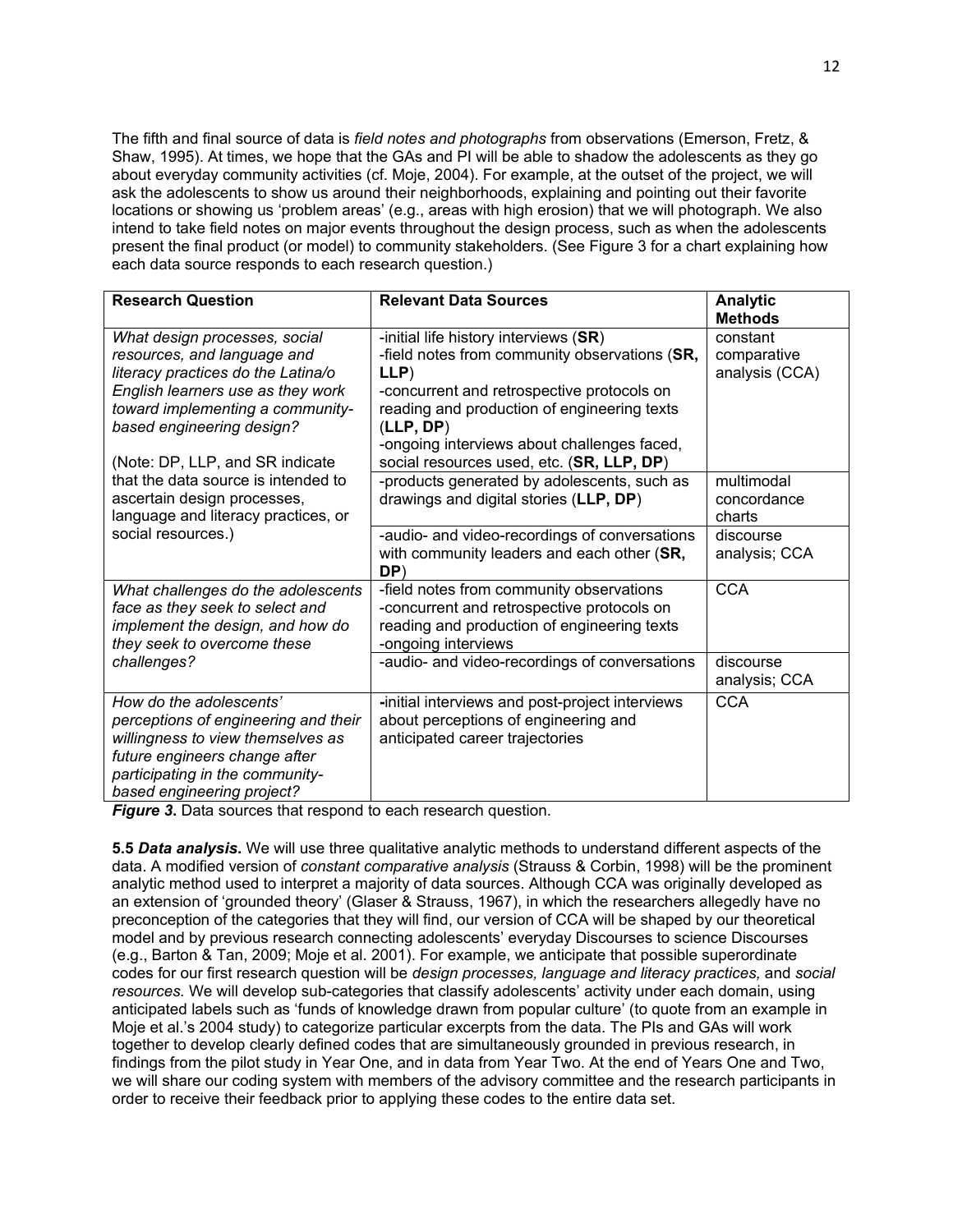We will also use Gee's (2005) *discourse analytic methods* to interpret the adolescents' conversations with each other and with community leaders. These methods were based on Gee's concept of Discourses and were intended to identify the identities and values that speakers communicate to others. This method will enable us to identify the specific Discourses enacted by the adolescents as they make decisions regarding the designs.

The third and final analytic method, *multimodal concordance charts* (Baldry & Thibeault, 2006)*,* will be applied to the adolescent-generated products. We anticipate that the participants will generate multiple forms of representation (e.g., numeric, visual, written) throughout the course of the project. Multimodal concordance charts are useful for understanding specific components of each mode (e.g., a particular shape in an image) as well as for understanding how different modes as a whole work together to produce a coherent meaning (e.g., how images and words each contribute unique information to the overall message of the text). Multimodal concordance charts are also useful for comparing related texts across time (e.g., comparing the components of an informal drawing to the components of a formal diagram). These charts will enable us to discern the language and literacy practices that have been instantiated in the adolescents' representations, including how the representational resources used in their engineering texts can be traced back to their everyday representational practices.

## **6. Advisory Committee/Project Evaluation**

Our advisory committee is comprised of six members whose respective areas of expertise correlate with our theoretical model. Distinguished Research Professor **Donna Alvermann** (University of Georgia) and Jewell M. Lewis Distinguished Professor of Reading **Patricia Anders** (University of Arizona) have agreed to advise and evaluate the project in regards to the adolescents' *language and literacy practices*. Professor **Luis Moll** (University of Arizona) and **Dr. Silvia Nogeurón-Liu** (University of Georgia) have agreed to evaluate and advise the project in regards to the adolescents' *social resources.* **Dr. Christine Cunningham** (Museum of Science in Boston) and doctoral candidate **Malinda Zarske** (University of Colorado) have agreed to advise and evaluate the project in regards to *engineering design processes.* All members of the committee will provide the following services: (a) initial advice on our research design and data collection instruments; (b) formative feedback at the end of the pilot study, which we will incorporate into our data collection and analysis procedures in Year Two; (c) evaluative feedback near the completion of the third year.

**Drs. Alvermann and Anders,** former past presidents of the Literacy Research Association, are both internationally recognized scholars who have conducted qualitative research with culturally diverse adolescents. Their research has connected adolescents' everyday literacy practices and academic literacy practices; moreover, they have both published dozens of books and peer-reviewed articles about science and mathematical literacy. **Dr. Moll** is attributed with developing the concept of "funds of knowledge," a foundational principle of our study. As a Co-PI on the CEMELA (Center for the Mathematics Education of Latinos/as) project, he has conducted research connecting Latinas/os' funds of knowledge to formal mathematical concepts. **Dr. Nogeurón-Liu** has likewise studied the funds of knowledge available in Latina/o immigrant households; her work describes how Latina/o parents use digital resources to accomplish necessary legal and economic tasks. The National Science Foundation has funded previous engineering studies authored by **Dr. Cunningham**, who has developed curricular materials that connect engineering processes to the backgrounds of culturally diverse students. **Ms. Zarske** is completing her dissertation on the impact of hands-on, altruistic engineering design experiences for high school students, and she is the content editor for TeachEngineering's digital library. In sum, the background of each committee member has prepared them to effectively advise different aspects of the project.

At the outset of the project, we will ask Drs. Moll and Noguerón-Liu to evaluate the cultural responsiveness of our interview protocols and data collection methods. Alvermann, Anders, Cunningham, and Zarske will also review our data collection instruments to ensure that they have the potential to "get at" the adolescents' engineering design processes and language and literacy practices. After the pilot study, the entire advisory committee will re-evaluate the data collection instruments, providing feedback on how well these instruments collected information about the adolescents' social resources, language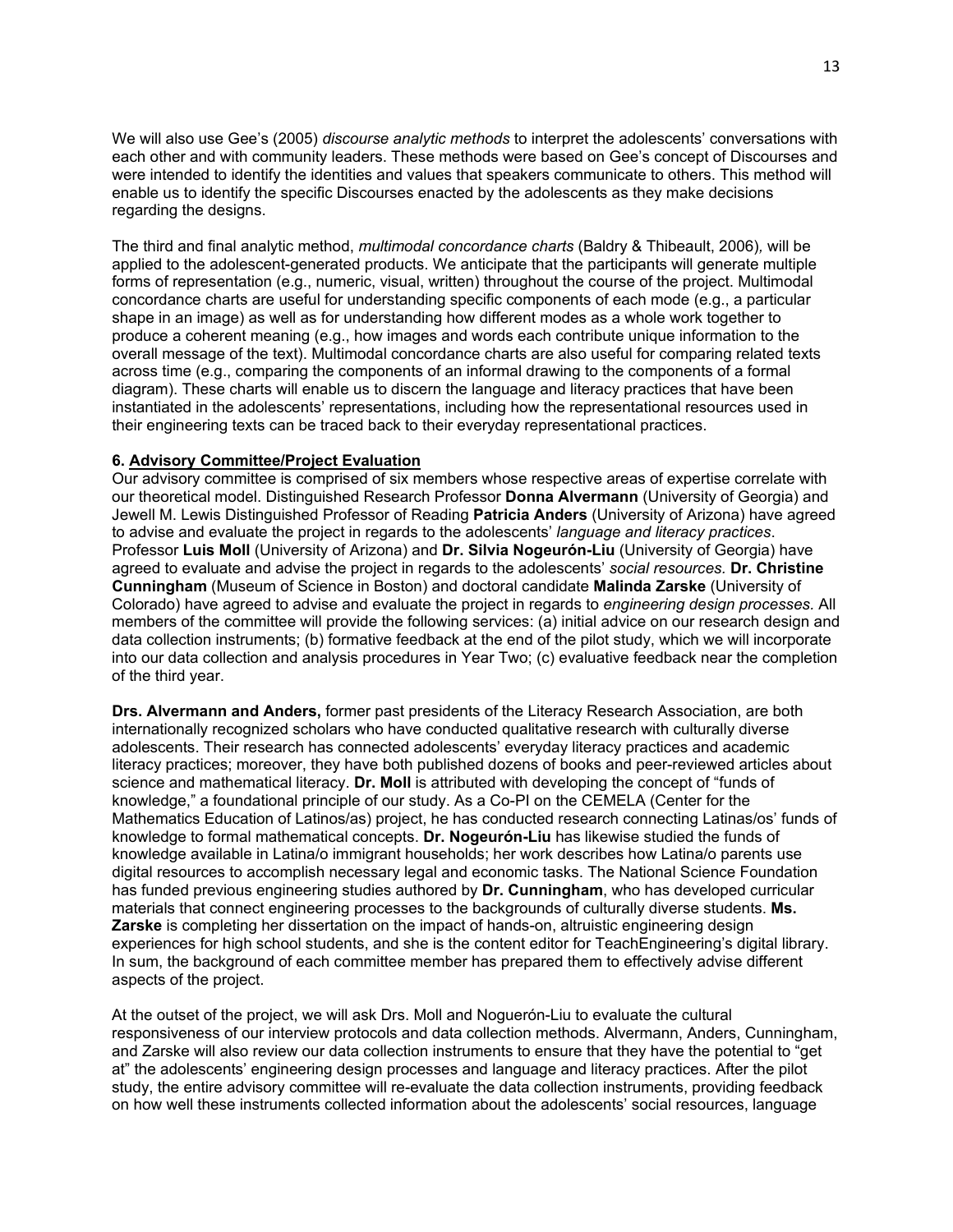and literacy practices, and engineering design processes. The advisory committee will also review our initial analyses, and we will use their feedback to refine our data collection techniques and analytic methods prior to Year Two. Finally, one expert from each domain (language and literacy practices, social resources, and engineering design processes) will evaluate the findings and the initial write-up of the report near the end of Year Three. They will also evaluate the degree to which the researchers identified connections between the adolescents' everyday Discourses and engineering Discourses.

## **7. Expertise/Project Responsibilities**

**Dr. Amy Alexandra Wilson,** PI, Assistant Professor of Adolescent Literacy at Utah State University, will be responsible for the development and oversight of the three phases of the project and the reporting of the research. Her vita includes over 50 international and national peer-reviewed conference presentations on scientific literacy and adolescent identity. She has published research on the in-school and out-ofschool literacy practices of diverse adolescents, including Mexican immigrants and Native Americans. She has also published research that uses sociocultural theoretical frameworks to explain scientific and mathematical literacy. Dr. Wilson has a qualitative research certificate and will be responsible for ensuring that the data collection and analysis techniques are both culturally responsive and rigorous. This study builds on her research trajectory, which has connected scientific literacy practices with adolescent identity, by showing how engineering Discourses can be related to Latina/o adolescents' everyday Discourses.

**Dr. Christine Hailey,** Co-PI, is Executive Associate Dean of the College of Engineering and Professor of Mechanical and Aerospace Engineering at Utah State University. She will provide content expertise in engineering based upon her experience in engineering research, the administration of engineering programs, and engineering education. She is currently PI of two related NSF projects: (a) the National Center for Engineering and Technology Education; and (b) The Influence of MESA Activities on Underrepresented Students. The work of both of these projects, including her findings on supporting underrepresented students, will enhance this proposed project.

**Dr. Daniel L. Householder,** Co-PI, Research Professor of Engineering and Technology Education at Utah State University, will assist in managing the project, including responsibilities for liaison with stakeholder groups, technical support, and data analysis. His career includes experiences as a high school technology teacher, responsibilities for technology teacher education, graduate advisement, project management, and leadership in professional organizations. His recent research efforts (2011) have addressed the identification and sequencing of authentic engineering design challenges for high school STEM courses.

## **8. Intellectual Merit and Broader Impact**

After reviewing articles from the *Journal of Engineering Education* over the past decade, Stevens et al. (2008) found that ethnographic studies were relatively unusual in this field, leading to a lack of understanding about the cultural norms of engineering education. Godfrey and Parker (2010) echoed the same assertion two years later, noting that almost all ethnographic research in engineering education (e.g., Lewis, Mclean, Copeland, & Lintern, 1998; Mcllwee & Robinson, 1992; Stoyner, 2002) "has arisen in the context of women's lack of participation" (p. 5). We add here that most previous ethnographic research in engineering education has also arisen in the context of post-secondary education (Dryburgh, 1999; Foor, Walden, & Tryten, 2007; Walden & Foor, 2008; Walker, 2001) or engineers' workplaces (Buciarelli, 1994). We were unable to locate research that investigated how Latina/o adolescents' cultural values, linguistic practices, and bodies of knowledge could be connected to engineering design processes. This study therefore fills a conspicuous gap in the research literature and is an essential step toward providing culturally and linguistically responsive engineering instruction in secondary schools.

We do not assume that the findings of this study are generalizable to a larger population; on the contrary, the funds of knowledge available in adolescents' communities are as diverse as the neighborhoods in which they live. At the same time, this study will generate frameworks for understanding the types of social resources and the types of literacy practices that are relevant to engineering processes. The purpose of this exploratory study is to generate knowledge; we do not propose the creation and dissemination of curricular materials or professional development models as part of this particular grant.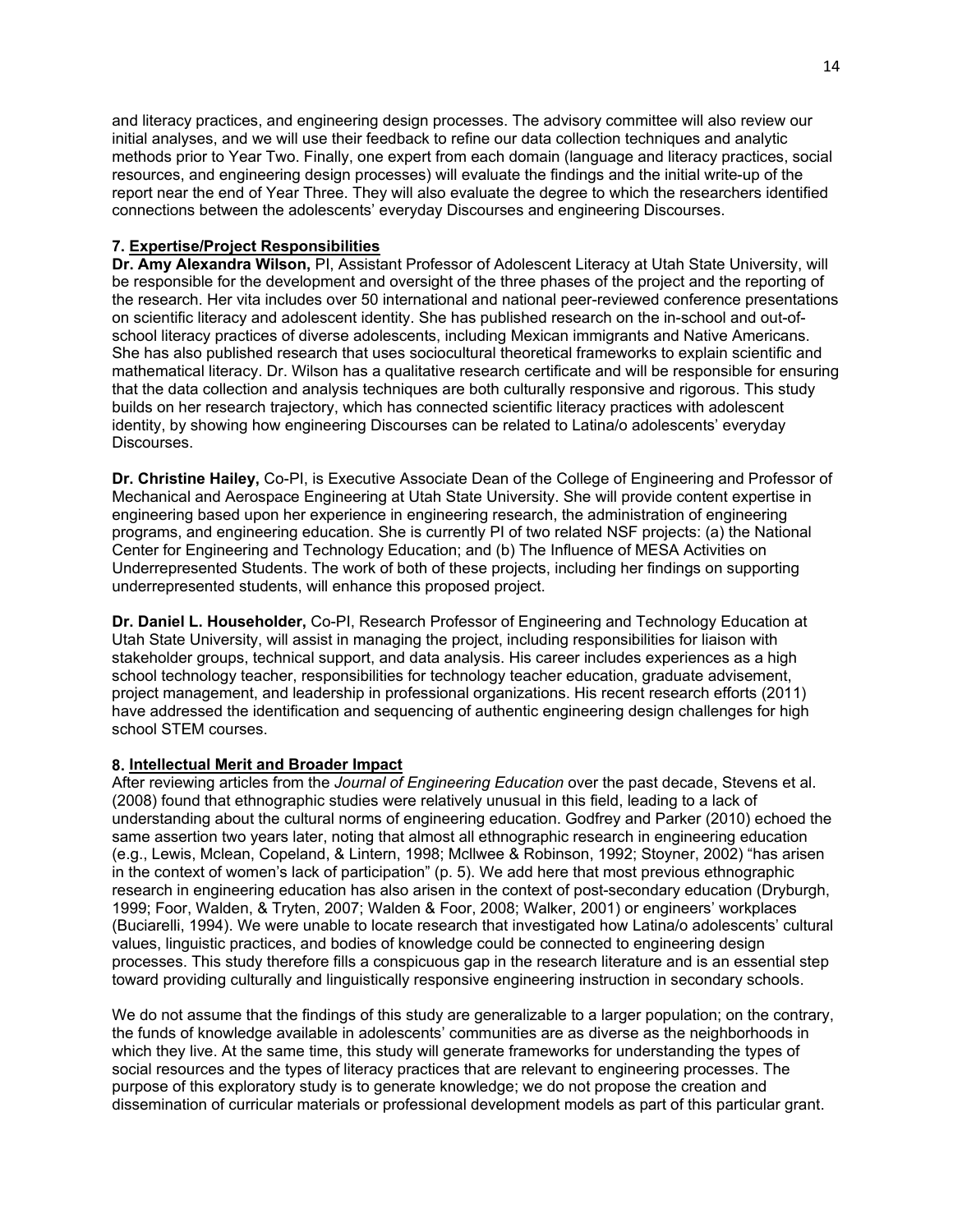We assert, however, that the knowledge generated in this study is essential for creating future curricular materials and professional development models that will enhance engineering education for culturally diverse students. We intend to use the knowledge generated in this study to apply for future grants in which we develop those materials and models based on what we learn from this study. We will disseminate these materials to secondary schools, much as project advisor Christine Cunningham developed and disseminated culturally responsive engineering materials to hundreds of elementary schools.

Moreover, we will publish our findings in peer-reviewed practitioner and educational research journals, such as the *Technology and Engineering Teacher, Journal of Adolescent & Adult Literacy, American Educational Research Journal, Journal of Engineering Education, Anthropology & Education,* and *Reading Research Quarterly.* We will present the findings at national and international conferences held by organizations such as the *American Educational Research Association* and the *American Society for Engineering Education.* Lastly, the adolescents themselves will play a role in dissemination; other engineering teachers can access their digital stories and use them as models for their own students. Malinda Zarske, advisory committee member and editor of TeachEngineering.com, will advise us regarding how to disseminate this project to engineering teachers through a variety of digital platforms. In this way, culturally diverse high school students from around the world can hear, from adolescents who are "like me," that engineering can be used to enhance one's community without necessarily conflicting with one's identity.

## **9. Results from Prior NSF Support**

This research builds on findings from previously funded grants that sought to examine and influence cultural norms in engineering education programs. Christine Hailey served as Co-PI of two successfully completed awards: Advance-US: Applying a Business Model to a University, #0144922, which addressed departmental climates, policies and procedures, and the faculty support infrastructure to improve recruitment, promotion, and retention of women faculty in science and engineering at Utah State University; and GSE/RES Learning Companions as Change Agents: Improving Girls' Self-Efficacy Beliefs in Learning Math, #0522634, which studied the effectiveness of pedagogical agents (virtual peers) in increasing the self-confidence and self-efficacy of ninth grade girls in learning mathematics. Dr. Hailey is PI of The Influence of MESA Activities on Underrepresented Students, #1020019, which is making good progress in its research program. She is also PI (and Daniel Householder is Co-PI) of National Center for Engineering and Technology Education, #0426421, which is nearing the completion of its program of capacity building in engineering and technology education and studies of engineering experiences for high school students. Dr. Householder was PI of Career Curriculum for Technology Project, #0603403, which successfully prepared the high school textbook, *Engineering and Technology*.

## **10. Conclusion**

We return to our initial description of Gabriela, a (fictional) adolescent whose online literacy practices and neighborhood resources provided a rich wealth of resources relevant to engineering. Her experiences with online games, for example, showed that she understood constraints relevant to engineers, such as a limited amount of currency with which to buy land and a limited amount of time to grow crops. Her experiences at church indicated a familiarity with the ethics of engineering, such as a commitment to sustainability and to enhancing the lives of all people. Her drawing expertise could be applied to engineering diagrams, while her experiences with locating and translating texts for her father could be applied to locating and translating relevant engineering information. Her neighborhood network comprised of people who understood legal codes, agriculture, economics, and construction—represented a rich wealth of social resources from which she could draw throughout the engineering process. They also represented a rich network of social support that could build her self-perception as a competent contributor to the neighborhood. Adolescents such as Gabriela should no longer be excluded from the field of engineering because teachers do not know how to connect their everyday worlds to the formal Discourses of engineering. This study moves toward more culturally and linguistically responsive engineering instruction that "takes as its starting point the interests, perspectives, desires, and needs of the students" (Buxton, 2006, p. 701). This starting point is necessary for building a body of curricular materials and instructional practices that make engineering more appealing and meaningful to diverse adolescents.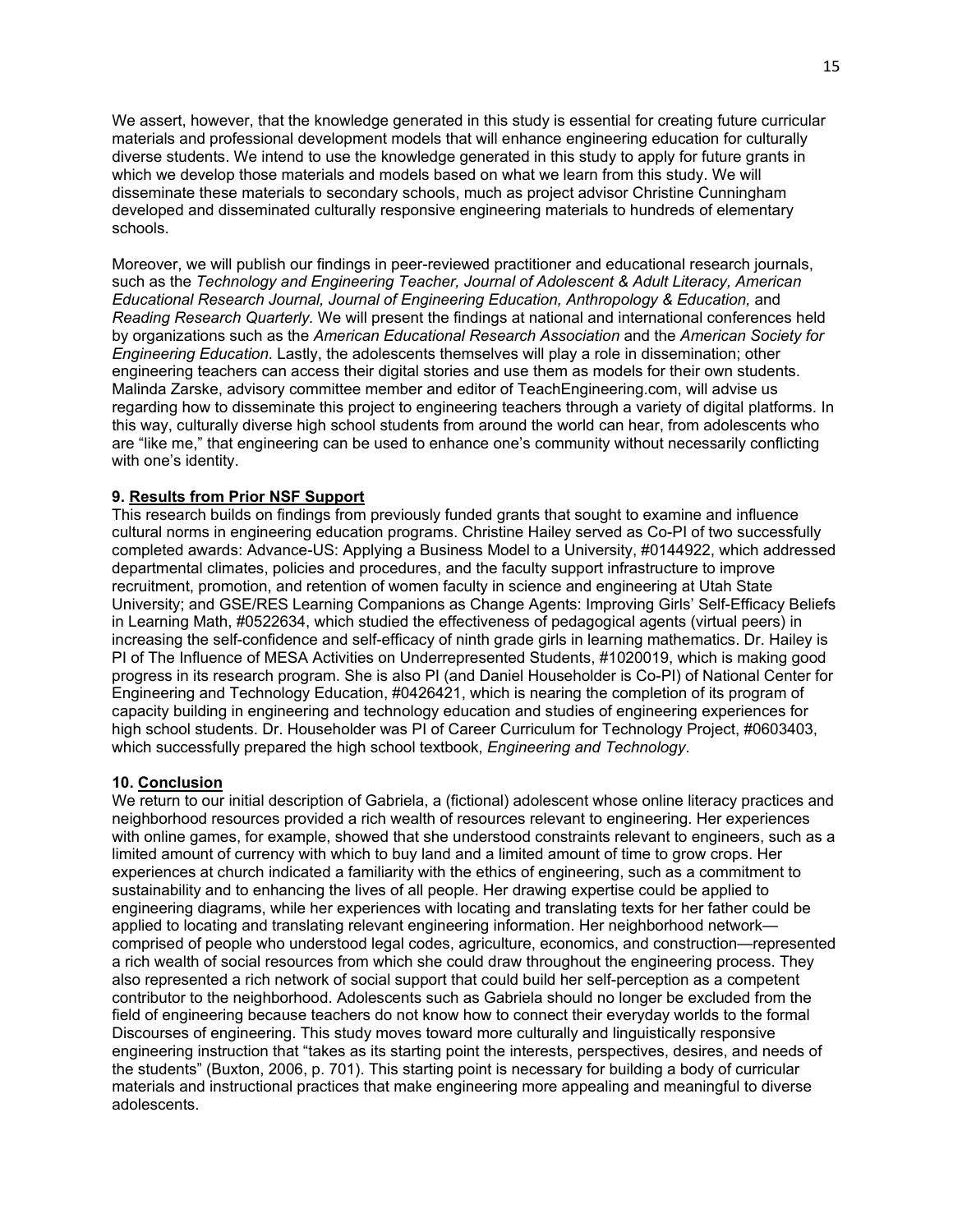#### **References**

- Aikenhead, G. S., & Jegede, O. J. (1999). Cross-cultural science education: A cognitive explanation of a cultural phenomenon. *Journal of Research in Science Teaching, 36,* 269-287.
- Alvermann, D. E. (2004). Multiliteracies and self-questioning in the service of science learning. In E. W. Saul (Ed.), *Crossing borders in literacy and science instruction: Perspectives on theory and practice* (pp. 226-238). Newark, DE: International Reading Association and National Science Teachers Association.
- Alvermann, D. E., & Wilson, A. A. (2011). Comprehension strategy instruction for multimodal texts in science. *Theory into Practice, 50,* 116-124.
- Ambrose, S., Lazarus, B., & Nair, I. (1998). No universal constants: Journeys of women in engineering and computer science. *Journal of Engineering Education, 87,* 363-369.
- American Association for the Advancement of Science. (1993/2009). *Benchmarks for science literacy.*  Retrieved from http://www.project2061.org/publications/bsl/
- Apedoe, X., & Ford, M. (2010). The empirical attitude, material practice, and design activities. *Science & Education, 19,* 165-186.
- Aschbacher, P. R., Li, E, & Roth, E. J. (2010). Is science me? High school students' identities, participation, and aspirations in science, engineering, and medicine. *Journal of Research in Science Teaching, 47,* 564-582.
- Asunda, P. A., & Hill, R. B. (2007). Critical features of engineering design in technology education. *Journal of Industrial Teacher Education, 44*, pp. 25-48.
- Atkinson, R. (1998). *The life story interview.* Thousand Oaks, CA: Sage.
- Atman, C. J., Adams, R. S., Cardella, M. E.,Turns, J., Mosborg, S., & Saleem, J. (2007). Engineering design processes: A comparison of students and expert practitioners. *Journal of Engineering Education, 96*, 359-379.
- Atman, C. J., Cardella, M. E., Turns, J., & Adams, R. (2005). Comparing freshman and senior engineering design processes: An in-depth follow-up study. *Design Studies, 26,* 325-357.
- Baldry, A., & Thibault, P. J. (2006). *Multimodal transcription and analysis: A multimedia toolkit and coursebook with associated on-line course.* London: Equinox.
- Barton, A. C. (2001). Science education in urban settings: Seeking new ways of praxis through critical ethnography. *Journal of Research in Science Teaching, 38,* 899-917.
- Barton, A. C., & Tan. E. (2009). Funds of knowledge and Discourses and hybrid space. *Journal of Research in Science Teaching, 46*, 50-73.
- Barton, A. C., Tan, E., & Rivet, A. (2008). Creating hybrid spaces for engaging school science among urban middle school girls. *American Educational Research Journal, 45,* 68-103.
- Barton, A. C., & Yang, K. (2000). The culture of power and science education: Learning from Miguel. *Journal of Research in Science Teaching, 37,* 871-889.
- Basu, S. J., & Barton, A. C. (2005). Developing a sustained interest in science among urban minority youth. *Journal of Research in Science Teaching, 44,* 466-489.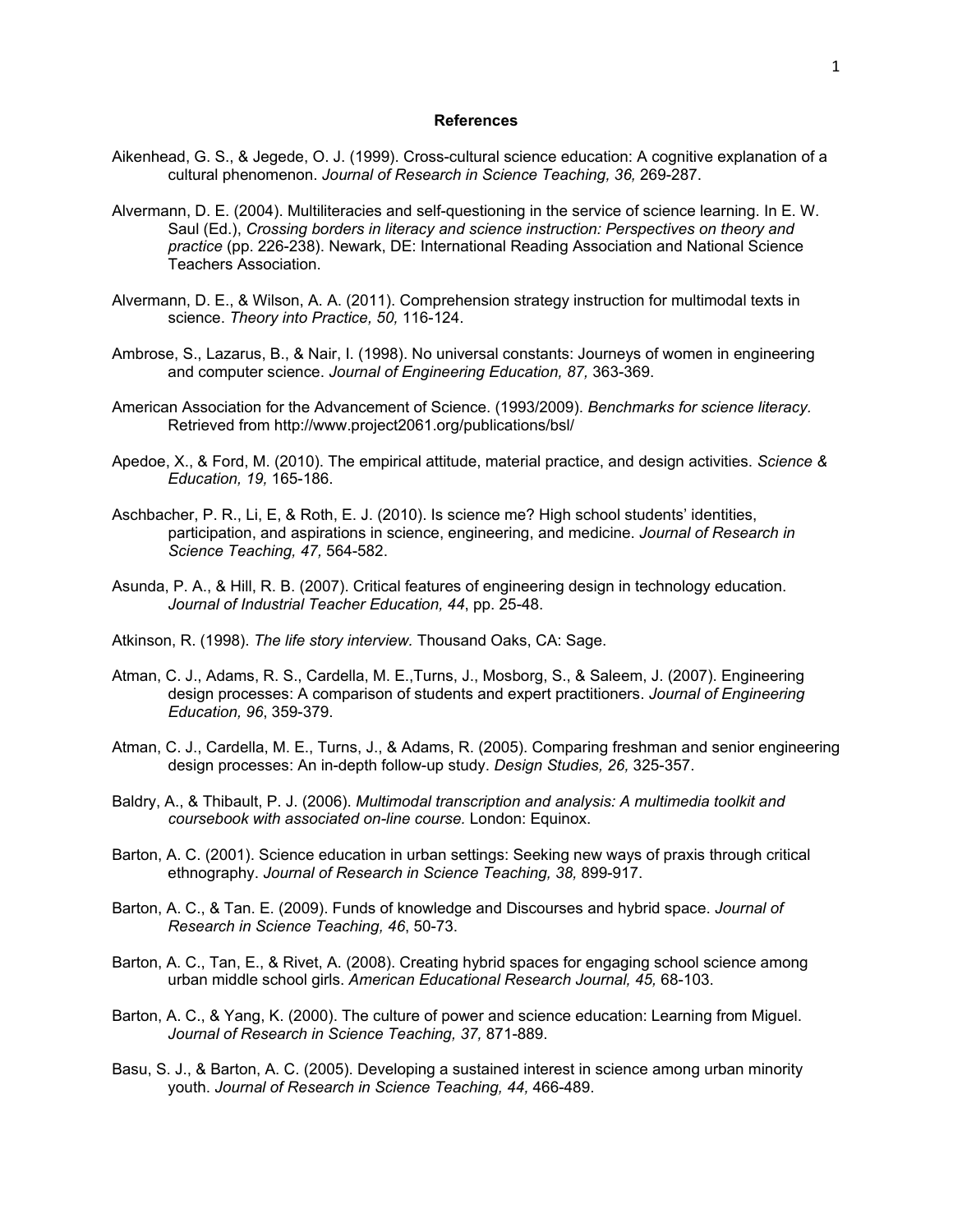- Bouillion, L. M., & Gomez, L. M. (2001). Connecting school and community with science learning: Real world problems and school-community partnerships as contextual scaffolds. *Journal of Research in Science Teaching, 38,* 878-898.
- Brickhouse, N.W., & Potter, J.T. (2000). Young women's scientific identity formation in an urban context. *Journal of Research in Science Teaching, 38,* 965–980.
- Brilliant-Mills, H. (1993). Becoming a mathematician: Building a situated definition of mathematics. *Linguistics and Education, 5,* 301-334.
- Brown, B. A. (2004). Discursive identity: Assimilation into the culture of science and its implications for minority students. *Journal of Research in Science Teaching, 41*(8), 810-834.
- Bucciarelli, L. L. (1994). *Designing engineers.* Cambridge, MA: MIT Press.
- Bursic, K. M., & Atman, C. J. (1997). Information gathering: A critical step for quality in the design process. *Quality Management Journal, 4,* 60-75.
- Buxton, C. (2006). Creating contextually authentic science in a low performing urban elementary school. *Journal of Research in Science Teaching, 43,* 695–721.
- Cardella, M. E. (2008). Which mathematics should we teach engineering students? An empirically grounded case for a broad notion of mathematical thinking. *Teaching Mathematics Applications, 27,* 150-159.
- Carspecken, P. F. (1996). *Critical ethnography in educational research: A theoretical and practical guide.*  New York: Routledge.
- Celedón-Pattichis, S., Musanti, S., & Marshall, M. (2010). Bilingual teachers' reflections on students' native language and culture to teach mathematics. In M. Foote (Ed.), *Mathematics teaching and*  learning in K-12: Equity and professional development (pp. 7-24). New York, NY: Palgrave McMillan.
- Civil, M. (2002). Culture and mathematics: A community approach. *Journal of Intercultural Studies, 23,*  133-148.
- Coiro, J. (2011). Predicting reading comprehension on the Internet: Contributions of offline reading skills, online reading skills, and prior knowledge. Journal of Literacy Research, 43(4) 352-392.
- Coiro, J. & Dobler, E. (2007). Exploring the online comprehension strategies used by sixth-grade skilled readers to search for and locate information on the Internet. *Reading Research Quarterly, 42*, 214-257.
- diSessa, A. A. (2004). Metarepresentation: Native competence and targets for instruction. *Cognition and Instruction, 22,* 293-331.
- diSessa, A. A., Hammer, D., Sherin, B. & Kolpakowski, T. (1991). Inventing graphing: Metarepresentational expertise in children. *Journal of Mathematical Behavior, 10*, 117-160.
- Dixon, R. A., & Johnson, S. D. (2011). Experts vs. novices: Differences in how mental representations are used in engineering design. *Journal of Technology Education, 23,* 47-65.
- Draper, R. J. (2002). School mathematics reform, constructivism, and literacy: A case for literacy instruction in the reform-oriented math classroom. *Journal of Adolescent & Adult Literacy, 45,* 520-529.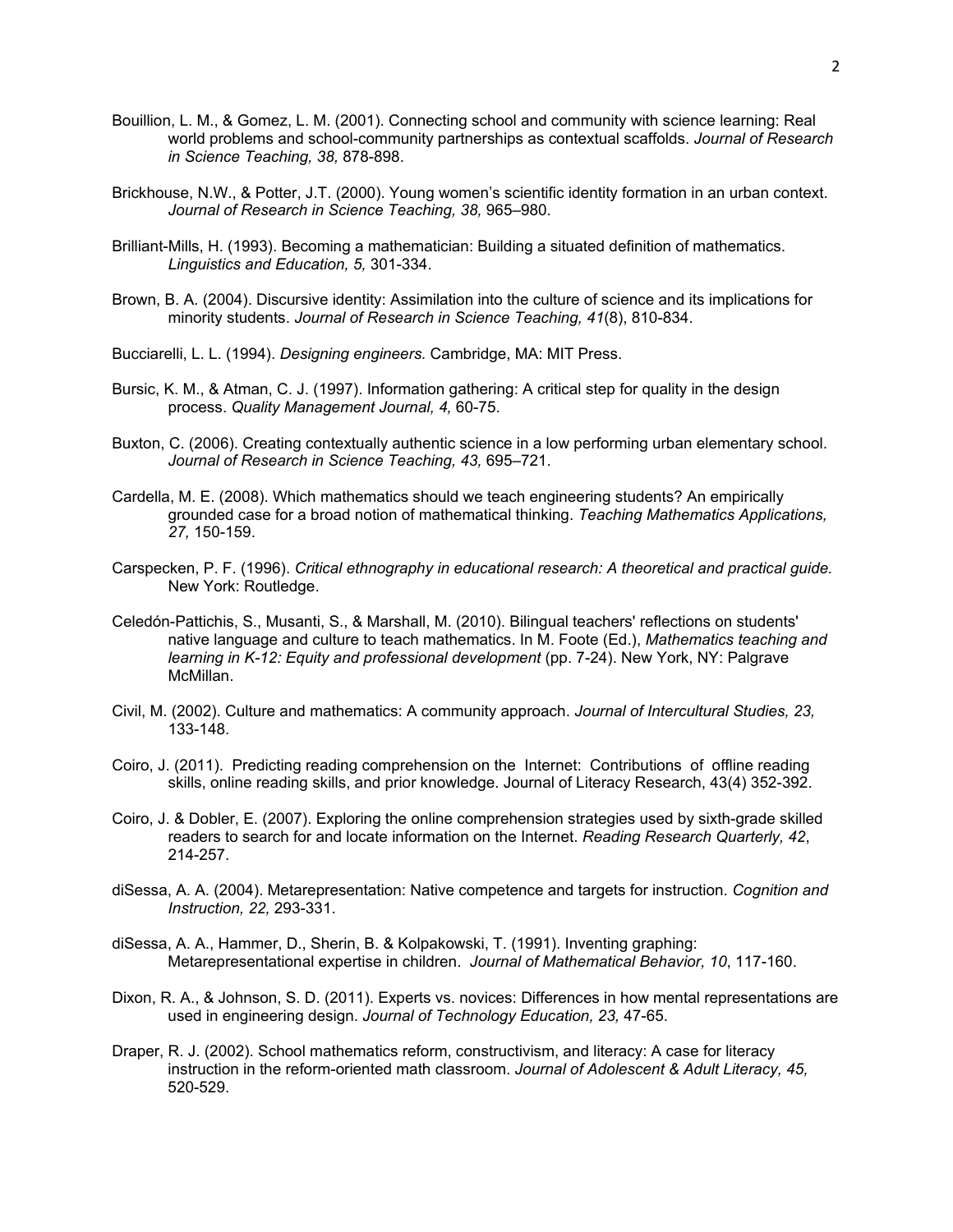- Dryburgh, H. (1999). Work hard, play hard: Women and professionalization in engineering—adapting to the culture. *Gender and Society, 13,* 664-682.
- Dym, C. L., Agogino, A. M., Eris, O., Frey, D. D., & Liefer, L. J. (2005). Engineering design thinking, teaching, and learning. *Journal of Engineering Education,* 103-120.
- Emerson, R. M., Fretz, R. I., & Shaw, L. L. (1995). *Writing ethnographic field notes.* Chicago & London: University of Chicago Press.
- Ericcson, K. A., & Simon, H. A. (1993). *Protocol analysis: Verbal reports as data.* Cambridge, MA: MIT Press.
- Fang, Z. (2005). Scientific literacy: A systemic functional linguistics perspective. *Science Education, 89,*  335–347.
- Foor, C. E., Walden, S. E., Tryten, D. A. (2007). "I wish that I belonged more in this whole engineering group:" Achieving individual diversity. *Journal of Engineering Education,* 103-115.
- French, M. (1999). *Conceptual design for engineers*. London: Springer.
- Gee, J. P. (2005). An introduction to discourse analysis: Theory and method (2<sup>nd</sup> ed.). London: Routledge.
- Gee, J. P. (2008). *Social linguistics and literacies: Ideology in discourses* (3<sup>rd</sup> ed.) London: Routledge.
- Glaser, B., & Strauss, A. L. (1967). *The discovery of grounded theory: Strategies for qualitative research.* Chicago, IL: Aldine.
- Godfrey, E., & Parker, L. (2010). Mapping the cultural landscape in engineering education, *Journal of Engineering Education, 99*, 5-22.
- González, N., Moll, L. C., & Amanti, C. (Eds.). (2005). *Funds of knowledge: Theorizing practice in households, communities, and classrooms.* Mahwah, NJ: Lawrence Erlbaum.
- Gutiérrez, K. D. (2008). Developing a sociocritical literacy in the third space. *Reading Research Quarterly, 43,* 148-164.
- Hacker, S. (1983). Mathematization of engineering: Limits on women and the field. In J. Rothschild (Ed.), *Machina ex dea: Feminist perspectives on technology* (pp. 38-58). New York, NY: Pergamon Press.
- Haghighi, K. (2005). Quiet no longer: Birth of a new discipline. *Journal of Engineering Education, 94,* 351–53.
- Hailey, C., Austin, C. Denson, C., & Householder, D. (2011). *Investigating influences of the MESA program upon underrepresented students*. Paper presented at the meeting of the American Society for Engineering Education, Vancouver, BC.
- Halliday, M. A. K., & Martin, J. R. (1993). *Writing science: Literacy and discursive power*. Pittsburgh: University of Pittsburgh Press.
- Hayes, D. P. (1992). The growing inaccessibility of science. *Nature, 30,* 739-40.
- Heath, S. B. (1983). *Ways with words: Language, life and work in communities and classrooms.* New York, NY: Cambridge University Press.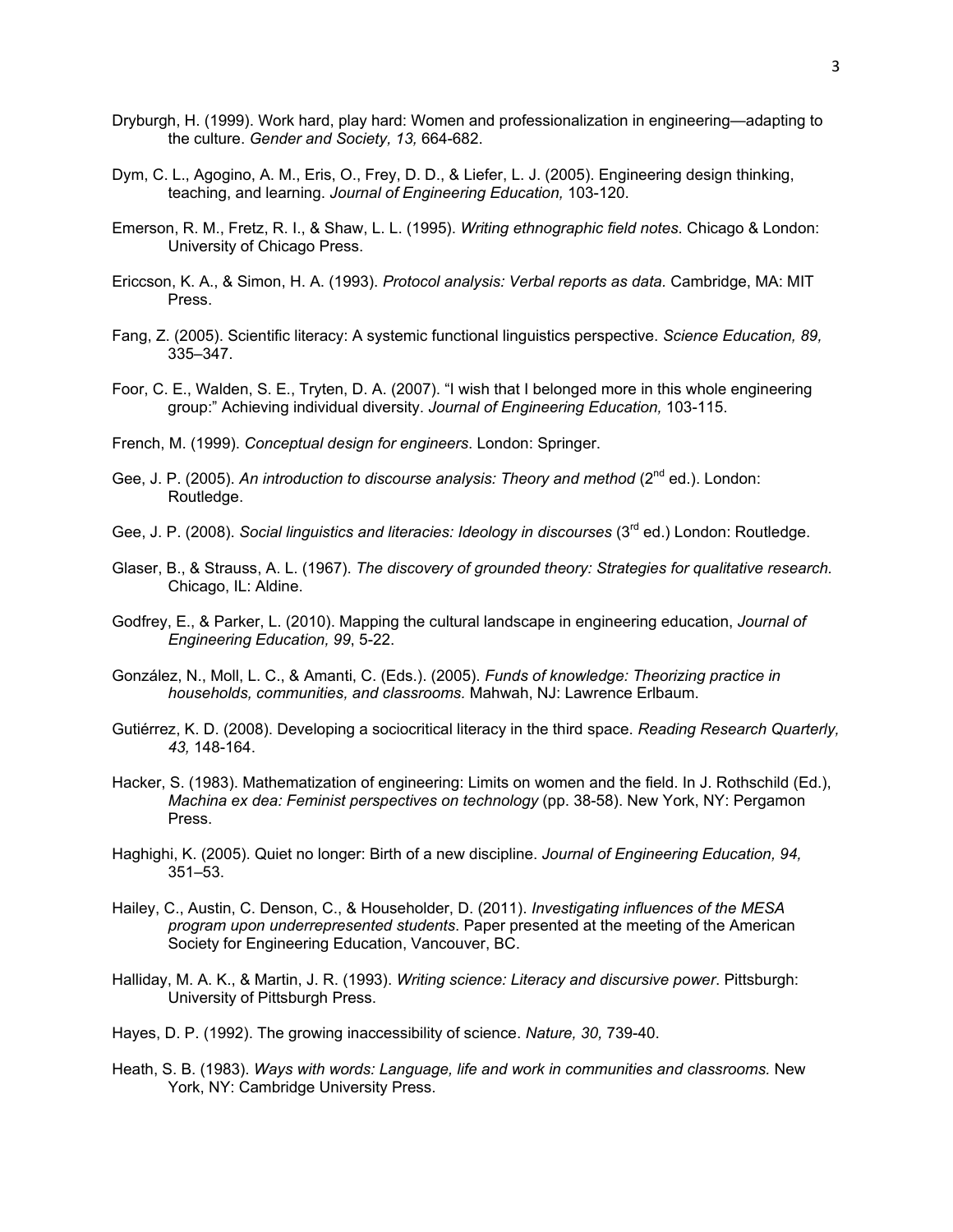- Householder, D. L. (Ed.). (2011). *Engineering design challenges in high school STEM courses: A compilation of invited position papers*. Retrieved from [http://ncete.org/flash/pdfs/Engr%20Design%20Challenges%20Compilation.pdf.](http://ncete.org/flash/pdfs/Engr%20Design%20Challenges%20Compilation.pdf)
- Hsu, P.-L., Roth, W-M., Marshall, A., & Guenette, F. (2009). To be or not to be? Discursive resources for (dis-)identifying with science-related careers. *Journal of Research in Science Teaching, 46,* 1114- 1136.
- Hull, G. A., & Nelson, M. E. (2005) Locating the semiotic power of multimodality. *Written Communication, 22*, 224-261.
- Hull, G. A., & Rose, M. (1990). 'This wooden shack place': The logic of an unconventional reading. *College Composition and Communication, 41,* 287-298.
- International Technology Education Association. (2000). *Standards for Technological Literacy.* Reston, VA: Author.
- Johnson, A., Brown, J., Carlone, H., & Cuevas, A. K. (2011). Authoring identity amidst the treacherous terrain of science: A multiracial feminist examination of the journeys of three women of color in science. *Journal of Research in Science Teaching, 48,* 339-366.
- Jonassen, D. H. (2000). Toward a design theory of problem solving. *Educational Technology Research and Development, 48*(4), 63-85.
- Kelly, G. J., Chen, C., & Crawford, T. (1998). Methodological considerations for studying science-in-themaking in educational settings. *Research in Science Education, 28,* 23-49.
- Klein, P. D. (2006). The challenges of scientific literacy: From the viewpoint of second generation cognitive science. *International Journal of Science Education, 28,* 143–178.
- Koen, B. V. (2003). *Discussion of the methods: Conducting the engineer's approach to problem solving.* New York: Oxford University Press.
- Lee, C. D. (2001). Is October Brown Chinese? A cultural modeling activity system for underachieving students. *American Educational Research Journal, 38,* 97-141.
- Lee, C. D. (2007). *Culture, literacy, and learning: Taking bloom in the midst of the whirlwind.* New York: Teachers College Press.
- Lee, O. (1999). Science knowledge, world views, and information sources in social and cultural contexts: Making sense after a natural disaster. *American Educational Research Journal*, 36, 187-220.
- Lewis, S. Mclean, E., Copeland, L., & Lintern, S. (1998). Further explorations of masculinity and the culture of engineering. *Australian Journal of Engineering Education, 8,* 59-78.
- Lewis, T. (2006). Design and inquiry: Bases for an accommodation between science and technology education in the curriculum? *Journal of Research in Science Teaching, 43*, 255-281.
- Martin, D. (2006). Mathematics learning and participation in African American context: The coconstruction of identity in two intersecting realms of experience. In N. Nasir & P. Cobb (Eds.), *Diversity, equity, and access to mathematical ideas* (pp. 146–158). New York: Teachers College Press.
- Martino, W. (1999). 'Cool boys', 'party animals', 'squids' and 'poofters': Interrogating the dynamics and politics of adolescent masculinities in school. *British Journal of the Sociology of Education, 20,*  239-263.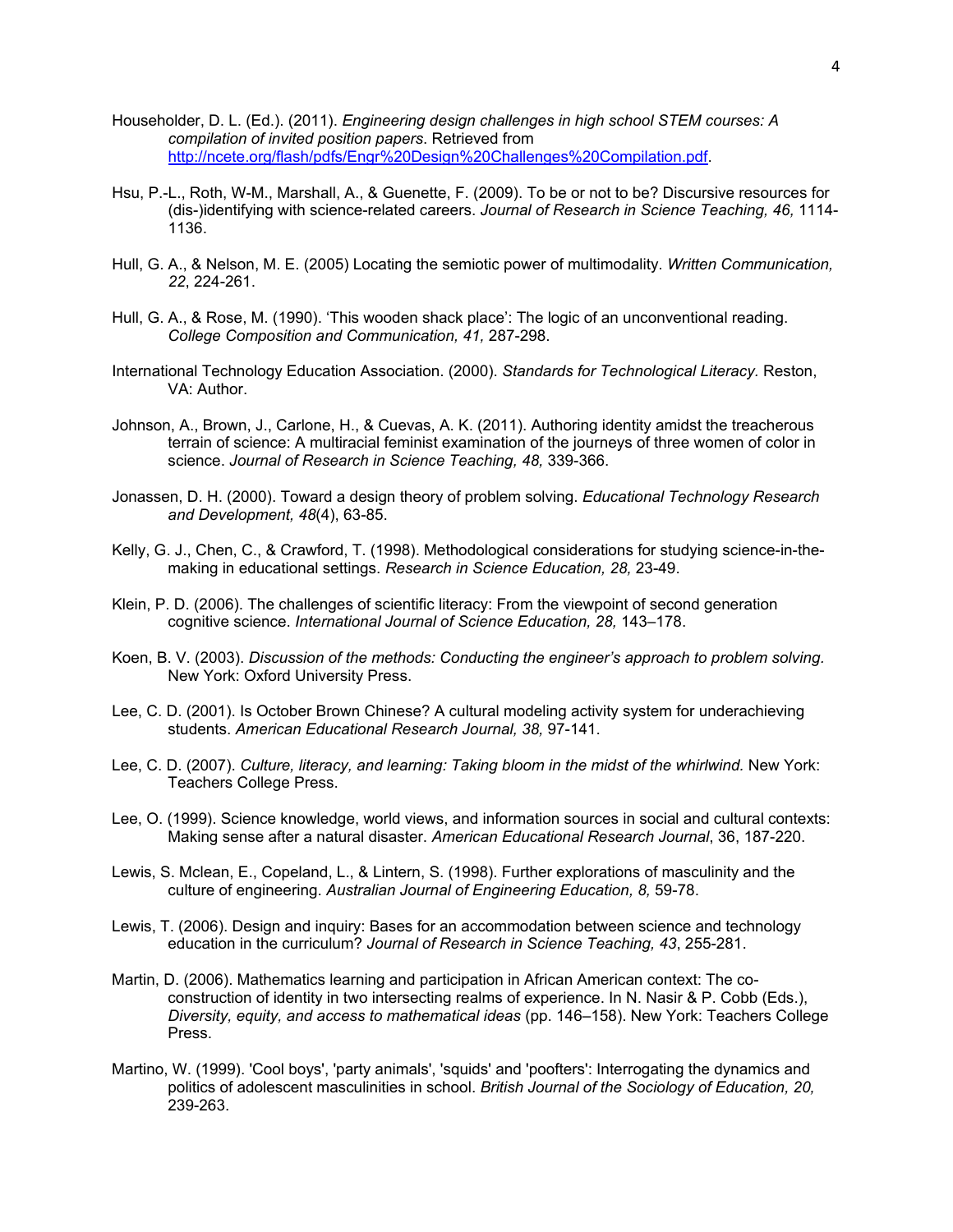- Mcilwee, J., & J.G. Robinson. (1992). *Women in engineering: Gender, power, and workplace culture.*  Albany, NY: State University of New York Press.
- Moje, E. B. (2004). Powerful spaces: Tracing the out-of-school literacy spaces of Latino/a youth. In K. M. Leander & M. Sheehy (Eds.), *Spatializing literacy research and practice* (pp. 15-38). New York: Peter Lang.
- Moje, E. B. (2008). Foregrounding the disciplines in secondary literacy teaching and learning: A call for change. *Journal of Adolescent & Adult Literacy, 52,* 96-107.
- Moje, E. B., Collazo, T., Carrillo, R., & Marx, R. W. (2001). "Maestro, what is quality?": Language, literacy, and discourse in project-based science. *Journal of Research in Science Teaching, 38,* 469-498.
- Moje, E. B., Ciechanowski, K., Kramer, K., Ellis, L., Carrillo, R., & Collazo, T. (2004). Working toward third space in content area literacy: An examination of everyday funds of knowledge and discourse. *Reading Research Quarterly, 39*, 38-71.
- Moll, L. C., Amanti, C., Neff, D., Gonzalez, N. (1992). Funds of knowledge for teaching: Using a qualitative approach to connect homes and classrooms. *Theory into Practice, 31*, 132-141.
- Murillo, E. (1999). Mojado crossings along neoliberal borderlands. *Educational Foundations, 13*(1), 7-21.
- Nasir, N. S. (2000). "Points ain't everything": Emergent goals and averages and percent under¬standings in the play of basketball among African-American students. *Anthropology & Education Quarterly, 31*, 283–305.
- Nasir, N. S. (2002). Identity, goals, and learning: Mathematics in cultural practice. *Mathematical Thinking and Learning, 4,* 213-247.
- Nasir, N. S., & Saxe, G. B. (2003). Ethnic and academic identities: A cultural practice perspective on emerging tensions and their management in the lives of minority students. *Educational Researcher, 32*(5), 14-18.
- National Academy of Engineering and National Research Council. (2009). *Engineering in K-12 education: Understanding the status and improving the prospects.* Washington DC: National Academies Press.
- National Assessment of Educational Progress (2007). *The Nation's Report Card on Writing.* Washington DC: Author. Retrieved from [http://nces.ed.gov/nationsreportcard/pdf/main2007/2008468\\_1.pdf](http://nces.ed.gov/nationsreportcard/pdf/main2007/2008468_1.pdf)
- National Assessment of Educational Progress. (2011). *The Nation's Report Card on Reading.*  Washington DC: Author. Retrieved from [http://nationsreportcard.gov/reading\\_2011/summary.asp](http://nationsreportcard.gov/reading_2011/summary.asp)
- National Assessment Governing Board. (2010). *Technology and engineering literacy framework for the 2014 National Assessment of Educational Progress (NAEP).* Washington DC: Author. Retrieved from<http://www.edgateway.net/cs/naepsci/print/docs/470>
- National Research Council. (2011). *A framework for K-12 science education: Practices, crosscutting concepts, and core ideas.* Washington DC: National Academies Press.
- National Steering Committee of the National Engineering Education Research Colloquies. (2006). The research agenda for the new discipline of engineering education. *Journal of Engineering Education, 95,* 259-261.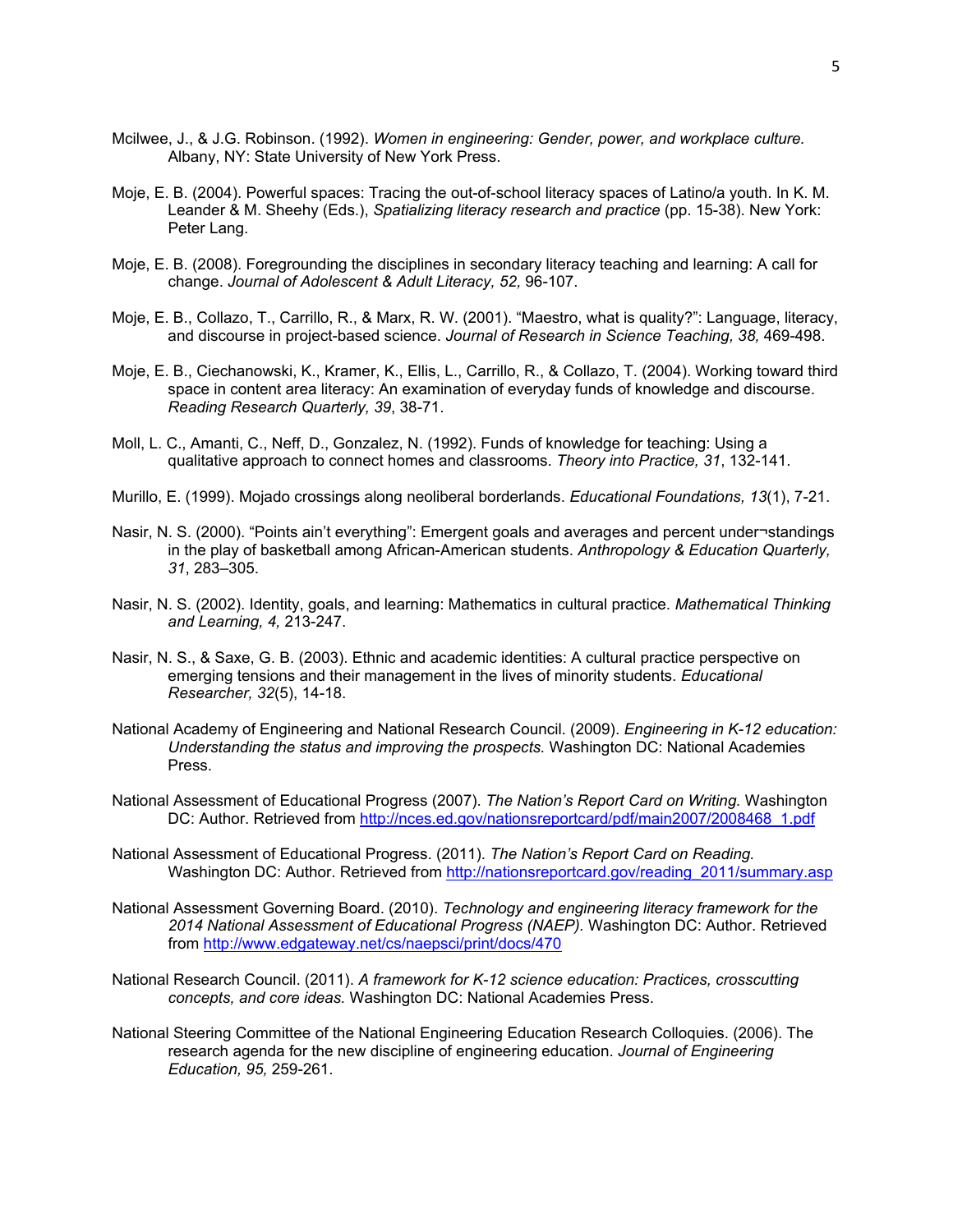- Norris, S. P., & Phillips, L. M. (2003). How literacy in its fundamental sense is central to scientific literacy. *Science Education, 87,* 224–240.
- O'Halloran, K. L. (2005). *Mathematical discourse: Language, symbolism, and visual images.* New York: Continuum.
- Orellana, M. F., & Reynolds, J. (2008). Cultural modeling: Leveraging bilingual skills for school paraphrasing tasks. *Reading Research Quarterly, 43*, 48–65.
- Reveles, J. M., Cordova, R., & Kelly, G. J. (2004). Science literacy and academic identity formulation. *Journal of Research in Science Teaching, 41,* 1111-1144.
- Rosenblatt, L. M. (1994). The transactional theory of reading and writing. In R. B. Ruddell, M. R. Ruddell, & H. Singer (Eds.), *Theoretical models and processes of reading* (4<sup>th</sup> ed.; pp. 1057-1092). Newark, DE: International Reading Association.
- Rubin, H. J., & Rubin, I. S. (2005). *Qualitative interviewing: The art of hearing data* (2<sup>nd</sup> ed.). Thousand Oaks, CA: Sage.
- Seiler, G. (2001). Reversing the ''standard'' direction: Science emerging from the lives of African American students. *Journal of Research in Science Teaching, 38*, 1000–1014.
- Smagorinsky, P. (1994). *Speaking about writing: Reflections on research methodology.* Thousand Oaks, CA: Sage.
- Stevens, R., O'Connor, K., Garrison, L., Jocuns, A., & Amos, D. M. (2008). Becoming an engineer: Toward a three dimensional view of engineering learning. *Journal of Engineering Education, 97,*  355-368.
- Stoyner, H. (2002). Making engineering students—making women: The discursive context of engineering education. *International Journal of Engineering Education, 18,* 392-399.
- Strauss, A., & Corbin, J. (1998). *Basics of qualitative research: Techniques and procedures for developing grounded theory.* Thousand Oaks, CA: Sage.
- Tan, E., & Barton, A. C. (2008). Unpacking science for all through the lens of identities-in-practice: the stories of Amelia and Ginny. *Cultural Studies of Science Education, 3,* 43–71.
- Tate, W. F. (1995). Returning to the root: A culturally relevant approach to mathematics pedagogy. *Theory into Practice, 34,* 166-173.
- Tonso, K. L. (1996). The impact of cultural norms on women. *Journal of Engineering Education, 85,* 217- 225.
- Ullman, D. G. Wood, S., & Craig, D. (1990). The importance of drawing in the mechanical design process. *Computers and Graphics, 14,* 263-274.
- Upadhyay, B. (2006). Using students' lived experiences in an urban classroom: An elementary school teacher's thinking. *Science Education, 90,* 94–110.
- Vélez-Ibáñez, C. G., & Greenburg, J. B. (1992). Knowledge and transformation of funds of knowledge among U.S.-Mexican households. *Anthropology & Education Quarterly, 23*, 313-335.
- Walden, S. E., & Foor, C. (2008). "What's to keep you from dropping out?": Student immigration into and within engineering. *Journal of Engineering Education, 97,* 191-208.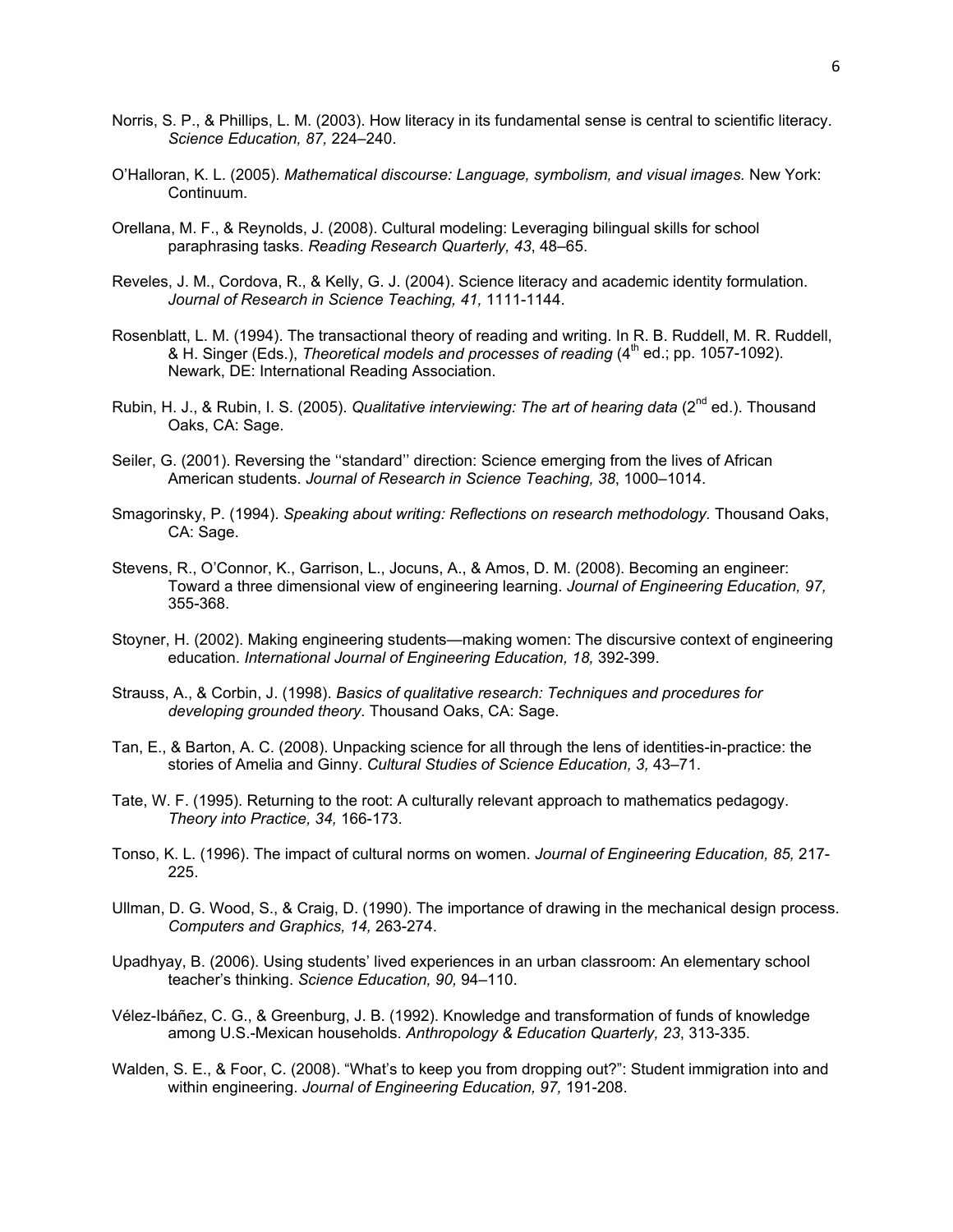Walker, M. (2001). Engineering identities. *British Journal of Sociology of Education, 22,* 75-89.

- Warren, B., Ballenger, C., Ogonowski, M., Rosebery, A. S., Hudicourt-Barne, J. (2001). Rethinking diversity in learning science: The logic of everyday sense-making. *Journal of Research in Science Teaching, 38,* 529-552.
- Welch, O. & Hodges, C. (1997). *Standing outside on the inside: Black adolescents and the construction of academic identity*. Albany, NY: State University of New York Press.
- Wilson, A. A. (2011). A social semiotics framework for conceptualizing content area literacies. *Journal of Adolescent & Adult Literacy, 54*, 435-444.
- Wilson, A. A., Chavez, K., & Anders, P. (2012). "From the Koran and Family Guy": Expressions of identity in English Learners' digital podcasts, *Journal of Adolescent & Adult Literacy, 55,* 374-384.
- Yore, L. D., & Treagust, D. F. (2006). Current realities and future possibilities: Language and science literacy: Empowering research and informing instruction. *International Journal of Science Education, 28,* 291-314.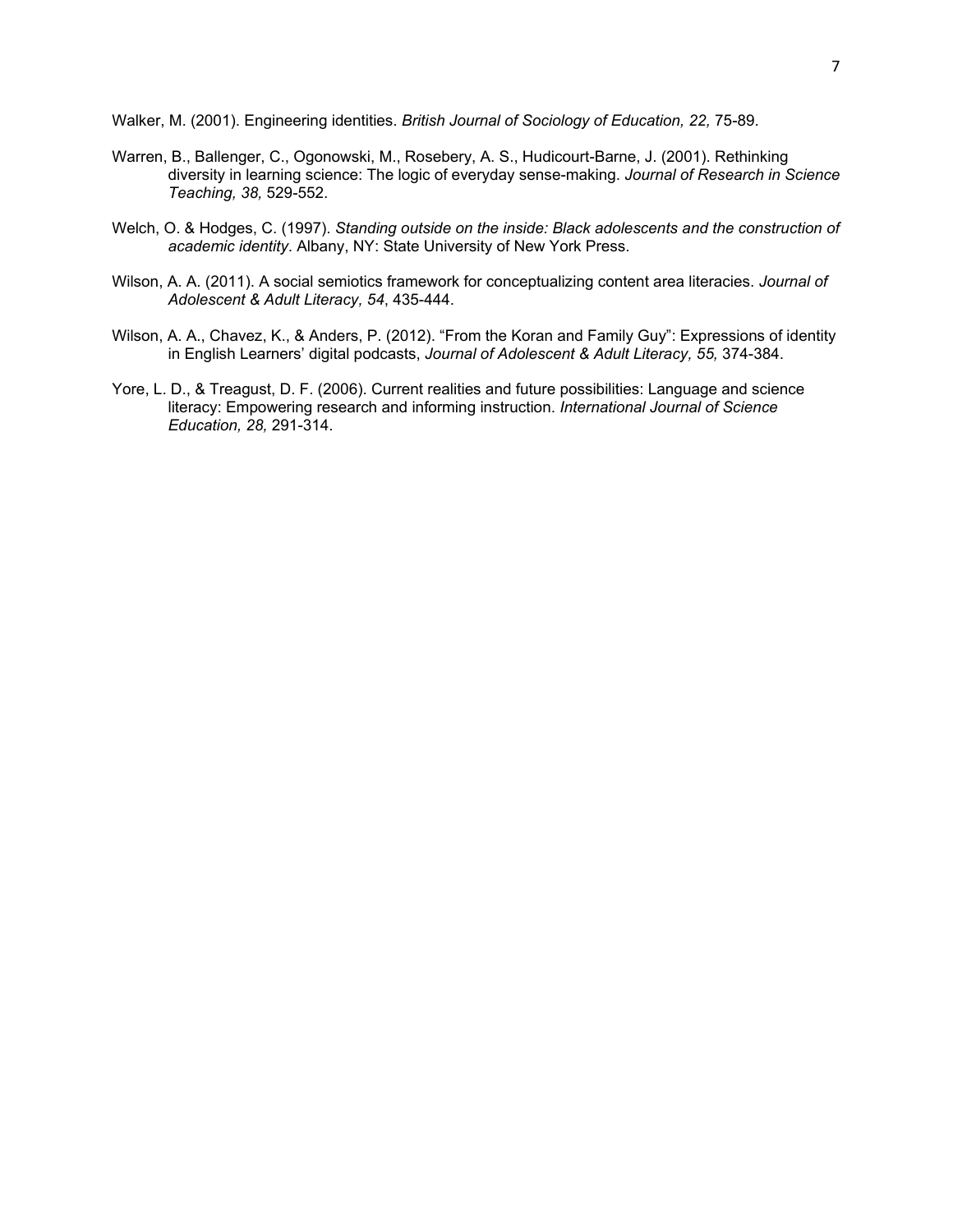## **Amy Alexandra Wilson, Ph.D.**

## **Professional Preparation**

| <b>English and History</b><br><b>Teacher Education</b> |  | Westminster College of Salt Lake City<br><b>Brigham Young University</b>                                         |  | Bachelor of Arts June 2002<br>Master of Arts August 2006 |  |  |
|--------------------------------------------------------|--|------------------------------------------------------------------------------------------------------------------|--|----------------------------------------------------------|--|--|
| Language and Literacy Education                        |  | University of Georgia                                                                                            |  | Doctor of Philosophy August 2011                         |  |  |
|                                                        |  |                                                                                                                  |  |                                                          |  |  |
| <b>Appointments</b>                                    |  |                                                                                                                  |  |                                                          |  |  |
| 8/11-present                                           |  | Assistant Professor of Adolescent Literacy, School of Teacher Education and<br>Leadership, Utah State University |  |                                                          |  |  |
| 8/06-7/11                                              |  | Instructor, Department of Language and Literacy Education, University of                                         |  |                                                          |  |  |

## **Five Peer-Reviewed Publications Related to Project**

Georgia

- Wilson, A. A., Chavez, K., & Anders, P. (2012). "From the Koran and Family Guy": Expressions of identity in English Learners' digital podcasts, *Journal of Adolescent & Adult Literacy, 55,* 374-384.
- Alvermann, D. E., & Wilson, A. A. (2011). Comprehension strategy instruction for multimodal texts in science. *Theory into Practice, 50,* 116-124.
- Wilson, A. A. (2011). A social semiotics framework for conceptualizing content area literacies. *Journal of Adolescent & Adult Literacy, 54,* 435-444.
- Wilson, A. A., & Boatright, M. D. (2011). One adolescent's construction of native identity in school: "Speaking with dance and not in words and writing." *Research in the Teaching of English, 45,* 252-277.
- Wilson, A. A. (2008). Moving beyond the page in content-area literacy: Comprehension instruction for multimodal texts in science. *The Reading Teacher, 62*, 153-156.

## **Five Additional Publications**

- Wilson, A. A. (in press). Resemiotization in digital dissertations and theses: How changes in representation can affect meaning. In R. Andrews, E. Borg, S. B. Davis, M. Domingo, & J. England (Eds.), *SAGE handbook of digital dissertations and theses.* London: SAGE.
- Wilson, A. A. (2012, April). *Disciplinary literacy, disciplining identity: Possibilities and constraints for identity instantiation across content areas*. Paper presented at the annual meeting of the American Educational Research Association, Vancouver, BC.
- Wilson, A. A. (2012, April). *Science literacy instruction on what and for what?: Multimodal literacies in the earth science classroom*. Paper presented at the annual meeting of the American Educational Research Association, Vancouver, BC.
- Wilson, A. A. (2010). The nature of texts used in five academic disciplines. In R. T. Jiménez, V. J. Risko, D. W. Rowe, & M. K. Hundley (Eds.), *The 59th Yearbook of the National Reading Conference* (pp. 154-170). Oak Creek, WI: National Reading Conference, Inc.